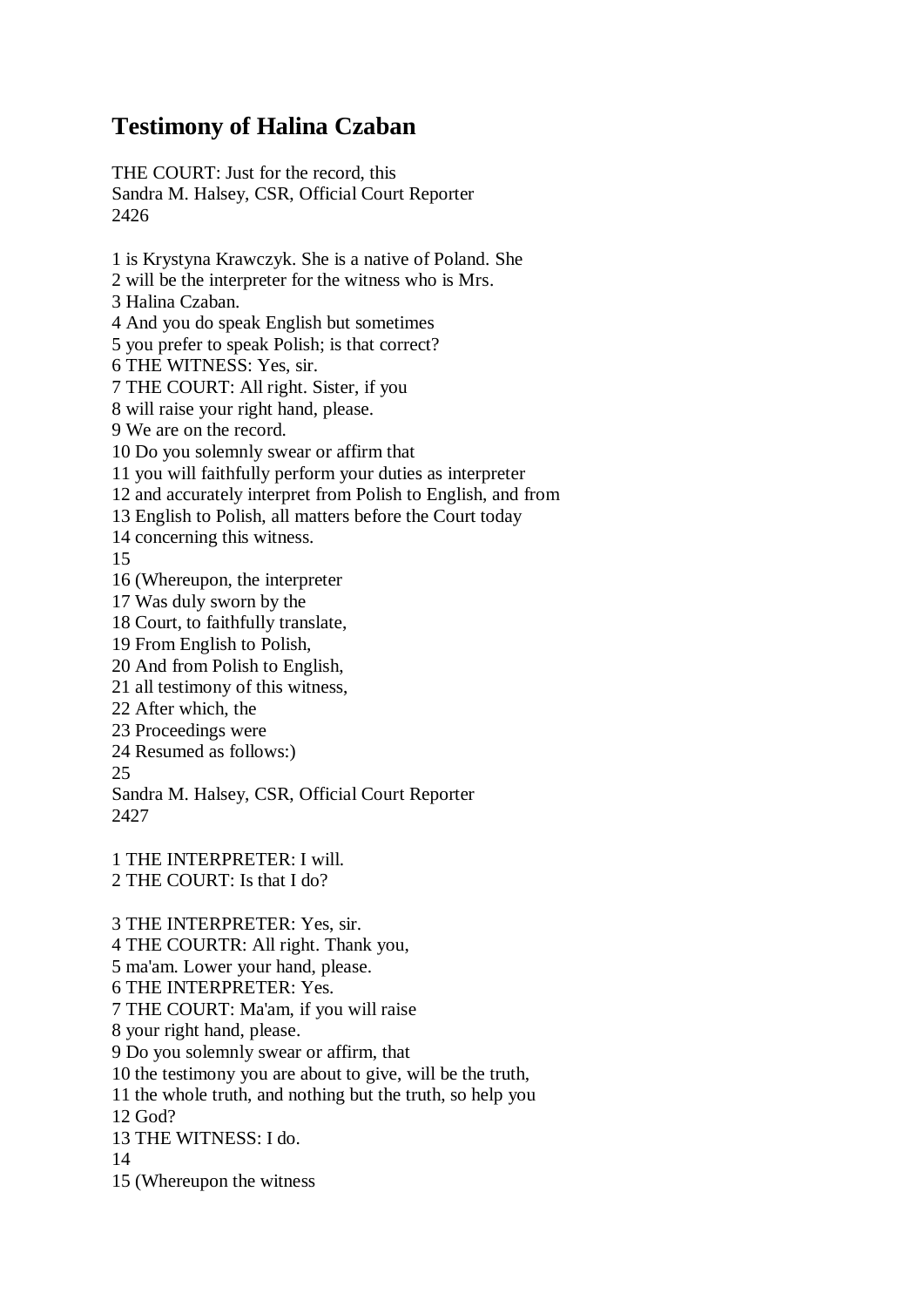16 was duly sworn by the 17 Court, to speak the truth, 18 The whole truth, and

19 Nothing but the truth, 20 After which, the

21 Proceedings were 22 Resumed as follows:) 23 24 THE COURT: And you did understand me 25 then? Sandra M. Halsey, CSR, Official Court Reporter 2428

1 THE WITNESS: Yes, I understand. 2 THE COURT: Okay. You are both under 3 the rule of evidence now. That simply means that when

4 you are not in the courtroom, ma'am, the witness. When 5 you're not testifying, stay outside the Courtroom. Don't 6 talk about your testimony with anybody who has testified. 7 In other words, don't compare it. 8 You may talk to the attorneys for 9 either side. If somebody tries to talk to you about your 10 testimony, please tell the attorneys for the side who 11 called you. Fair enough? 12 THE WITNESS: Yes. 13 THE COURT: If you will have a seat 14 right here. Sister, if you just won't discuss anything 15 that goes on in here with anybody outside other than the 16 attorneys for either side. 17 Before we go on the record again, are 18 we going to do this in Polish or in English?

19 MR. TOBY SHOOK: In Polish, Judge.

20 THE COURT: Totally in Polish.

21 MR. DOUGLAS MULDER: We want the

22 questions in Polish, too.

23 THE COURT: That is what I mean. We

24 are going to have the whole thing. Here is what is going

25 to happen. Here is what is going to happen: One

Sandra M. Halsey, CSR, Official Court Reporter 2429

1 attorney for each side will ask you a question in 2 English. 3 THE WITNESS: Okay.

4 THE COURT: Even though you may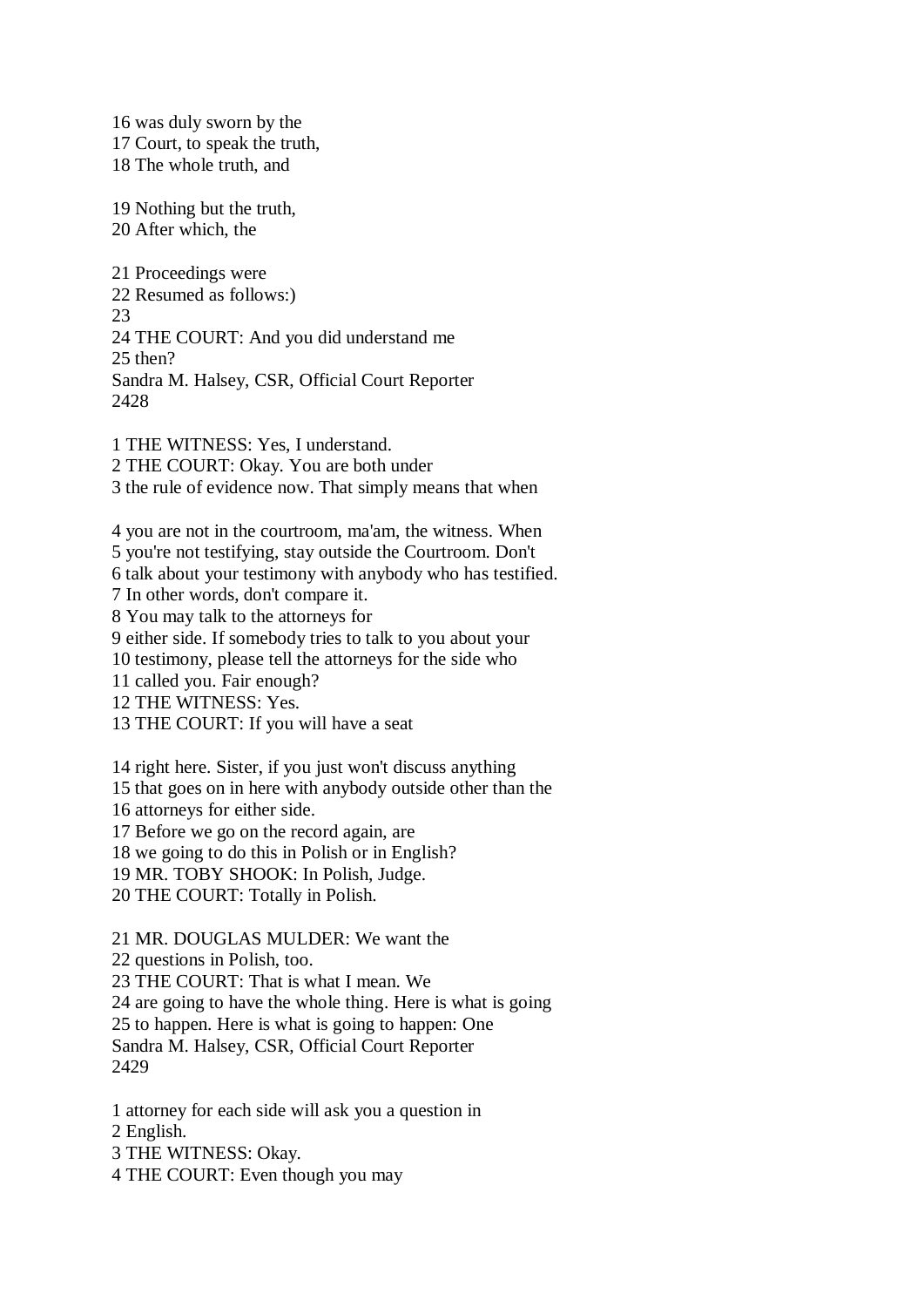5 understand it, Sister will translate it to you in Polish.

6 THE WITNESS: Yes.

7 THE COURT: You will answer her in

8 Polish.

9 THE WITNESS: Yes.

10 THE COURT: You will then tell the

11 attorney what she said in Polish in English.

12 THE INTERPRETER: All right.

13 THE COURT: Exactly what she said.

14 MR. RICHARD C. MOSTY: Could we

15 clarify that, because a lot of people who have not

16 interpreted, oftentimes when they say, "Well, she said 17 that."

18 THE COURT: No, we don't mean that.

19 I mean, for example, if they asked,

20 "What color was the car?"

21 And she says, "The moon is made of

22 green cheese." You say, "The moon is made of green

23 cheese." You say exactly what she says. Okay? 24 THE INTERPRETER: Yes. 25 THE COURT: Fair enough? Don't say, Sandra M. Halsey, CSR, Official Court Reporter

2430

1 "She said." All you do is answer, just say the words she 2 says.

3 MR. RICHARD C. MOSTY: In the first

4 person.

5 THE COURT: In the first person.

6 Right. All right.

7 MR. TOBY L. SHOOK: Judge, where would

8 you like the interpreter, the Sister to stand when she

9 does the interpretation?

10 THE COURT: Well, I imagine if you

11 want to stand, I think the jury has to hear this, if you

12 could stand right here and just turn around, just turn

13 around like that.

14 And then the jury, if you will you

15 speak loudly so that the jury can hear you. And you will

16 speak into this. And, we'll just try it and see how it

17 works.

18 Let's bring the jury in.

19

20 (Whereupon, the jury

21 Was returned to the

22 Courtroom, and the

23 Proceedings were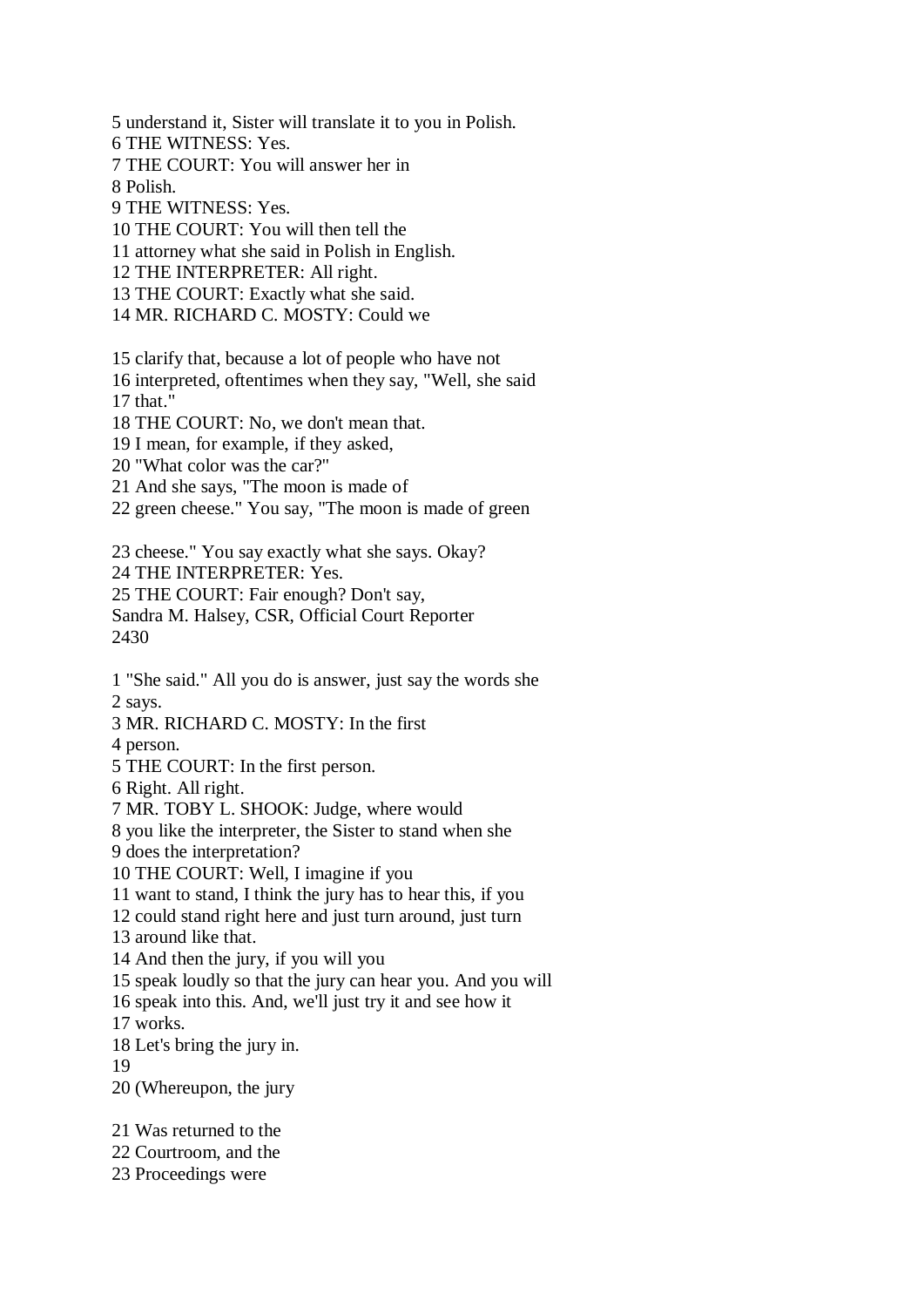24 Resumed on the record, 25 In open court, in the Sandra M. Halsey, CSR, Official Court Reporter 2431

1 Presence and hearing

2 Of the defendant,

3 As follows:)

4

5 THE COURT: Let the record reflect

6 that all parties in the trial are present, and the jury

7 is seated.

8 Ladies and gentlemen of the jury, this

9 witness sitting on the witness stand right now, has been

10 sworn outside of your presence. She speaks both Polish

11 and English, but prefers to speak in Polish.

12 Sister Krawczyk here is the

13 interpreter. She is a native of Poland, fluent in both

14 Polish and English.

15 So, what will happen is, she has been

16 sworn as the interpreter. Questions will be asked to the

17 Sister, she will then, the interpreter, she will then,

18 they will be asked in English, she will relay the

19 question in Polish, the witness will answer in Polish,

20 then the question will be translated into English.

21 So, go a little slower but

22 nonetheless, it should not be too bad.

23 So, Mr. Shook.

24 MR. TOBY L. SHOOK: Thank you, Judge.

25

Sandra M. Halsey, CSR, Official Court Reporter 2432

1 Whereupon,

## 2

3 **HALINA CZABAN**,

4

5 Was called as a witness, for the State of Texas, having 6 been first duly sworn by the Court to speak the truth,

7 the whole truth, and nothing but the truth, testified in 8 open court, as follows: 9 10 11 DIRECT EXAMINATION 12 13 BY MR. TOBY L. SHOOK: 14 Q. Could you tell us your name, please? 15 A. Halina Theresa Czaban.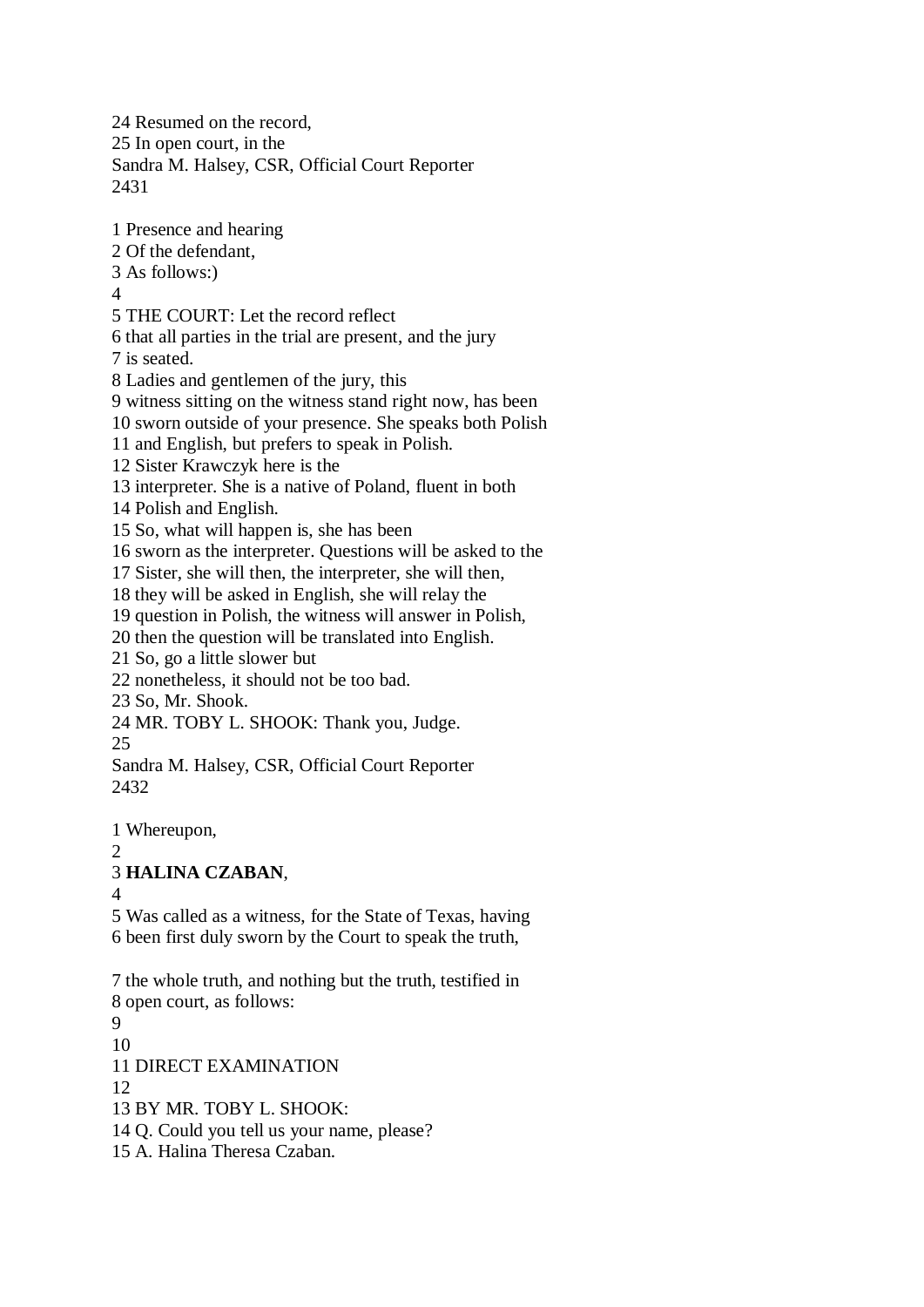16 Q. And where were you born?

- 17 A. In Poland.
- 18 Q. When did you come to the United
- 19 States?
- 20 A. In 1973.
- 21 Q. Okay. And, how long have you been a
- 22 U.S. citizen?
- 23 A. Since 1982.
- 24 Q. Okay. Can you speak and understand
- 25 the English language?
- Sandra M. Halsey, CSR, Official Court Reporter 2433
- 1 A. Yes.
- 2 Q. And do you converse in the English
- 3 language every day?
- 4 A. Yes.
- 5 Q. In this situation, do you prefer to
- 6 speak through an interpreter?
- 7 A. Yes.
- 8 Q. And why is that?
- 9 A. Because it will be easier for me.
- 10 Q. All right. And you came to this
- 11 country in 1972?
- 12 A. In 1973.
- 13 Q. Okay. What brought you to this
- 14 country?
- 15 A. My husband brought me here.
- 16 Q. Did you come with your family?
- 17 A. With two daughters.
- 18 Q. Okay. And where have you lived here
- 19 in the United States?
- 20 A. In Massachusetts.
- 21 Q. What other states?
- 22 A. In Michigan.
- 23 Q. And any other states?
- 24 A. And in Florida.
- 25 Q. Okay. Let me ask you first: Did you
- Sandra M. Halsey, CSR, Official Court Reporter 2434
- 1 work when you were in Poland?
- 2 A. Yes.
- 3 Q. What type of job did you have?
- 4 A. I was a registered nurse.
- 5 Q. And have you had jobs since you moved
- 6 here to America?
- 7 A. Yes.
- 8 Q. What types of jobs were those?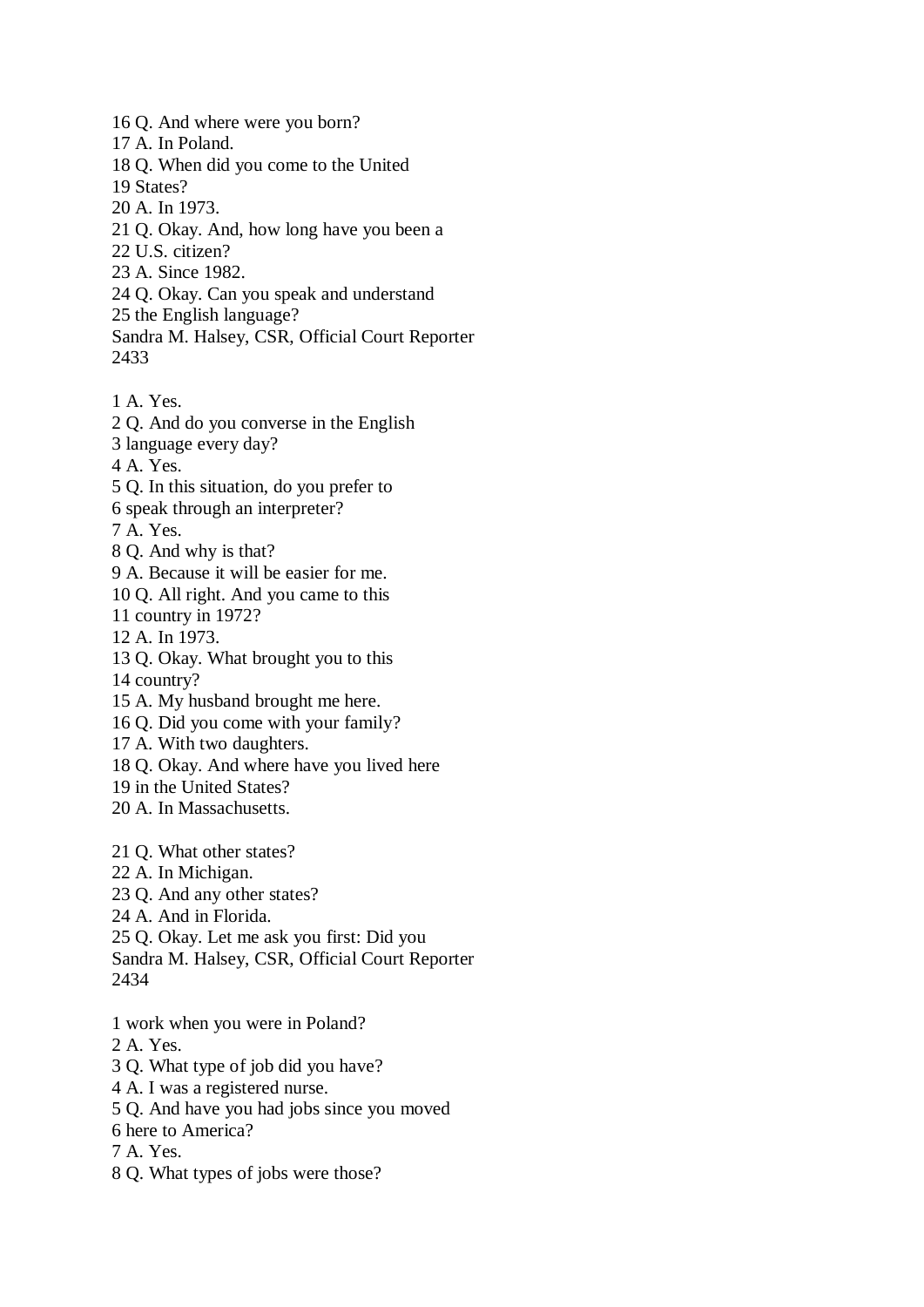9 A. I worked for 15 years in the factory

10 where they were making parts for the cars.

11 Q. Did you recently move to the Dallas

12 area?

13 A. Yes.

14 Q. When was that?

15 A. Sixth of April.

16 Q. Of this past year, '96?

17 A. '96.

18 Q. And who do you live with?

19 A. With my daughter.

20 Q. What is her name? 21 A. Barbara Jovell, J-o-l-l-e (sic). 22 Q. Do you have a nickname that your 23 daughter and other people call you? 24 A. Babcia. 25 Q. And what does that mean? Sandra M. Halsey, CSR, Official Court Reporter 2435

1 A. It means grandmother.

2 Q. Okay. Let me ask you, ma'am, after

3 you moved here, did you meet a woman by the name of

4 Darlie Routier?

5 A. Yes.

6

7 MR. RICHARD MOSTY: Judge ---

8 THE COURT: Ma'am. Speak only in

9 Polish. Now wait until the translator -- the interpreter

10 gives you the questions in Polish. Answer only in

11 Polish.

12 THE WITNESS: I am sorry.

13 THE COURT: That's all right.

14 THE INTERPRETER: Yes.

15

16 BY MR. TOBY L. SHOOK:

17 Q. And who is Darlie Routier?

18 A. She was a friend of my daughter.

19 Q. Okay. Do you see Darlie Routier in

20 the courtroom today?

21 A. Yes.

22 Q. Okay. Could you point her out,

23 please?

24 A. She is sitting over there.

25 Q. Are you pointing to the woman here in

Sandra M. Halsey, CSR, Official Court Reporter

2436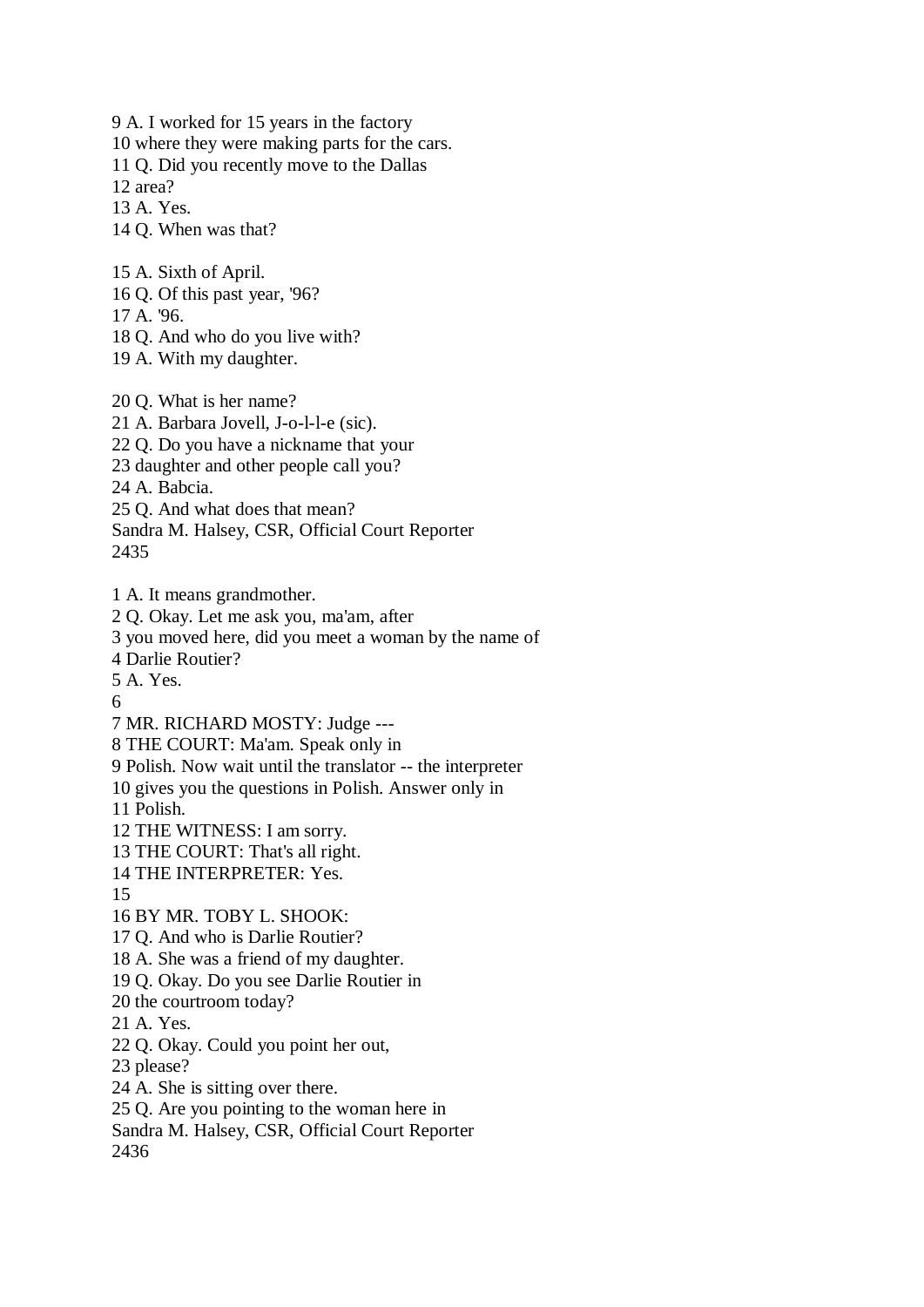1 the green checkered dress?

2 A. Yes.

3

4 MR. TOBY L. SHOOK: Your Honor, if the

5 record could reflect, the witness has identified the

6 defendant.

7 THE COURT: Yes.

8

9 BY MS. TODY L. SHOOK:

10 Q. Now then, in between June and April of

11 1996, how many times did you meet Darlie Routier?

12 A. About five or six times.

13 Q. Did you go over to her house?

14 A. Four times I was in her house.

15 Q. Did you ever meet up at a work place?

16 A. Excuse me?

17 Q. Did you ever meet up at your

18 daughter's work place? I'm sorry, let me try that again.

19 Did you ever meet her at your daughter's work place?

20 A. Yes, my daughter took me there.

21 Q. Where did your daughter work at that

22 time?

23 A. In Darlie's business.

24 Q. Do you remember the name of that

25 place?

Sandra M. Halsey, CSR, Official Court Reporter 2437

1 A. Electronics something. Something

2 connected with electronics, but she (sic) -- I don't 3 remember.

4 Q. Okay. Let me ask you: Did you talk

5 to Darlie in June about working for her?

6 A. Yes.

7 Q. Okay. Did Darlie call you up?

8 A. Yes.

9 Q. And what did she say?

10 A. She asked me if I would be willing to

11 come to her home three days to work.

12 Q. Okay. And what days were you to work

13 there?

14 A. On Tuesday and Wednesday, and I was

15 suppose to work also on Friday.

16 Q. Okay. Is that Tuesday, June 4th, and

17 Wednesday, June 5th?

18 A. Excuse me? Could you -- June --

19 Q. June 4th and June 5th?

20 A. Yes.

21 Q. What did you tell Darlie?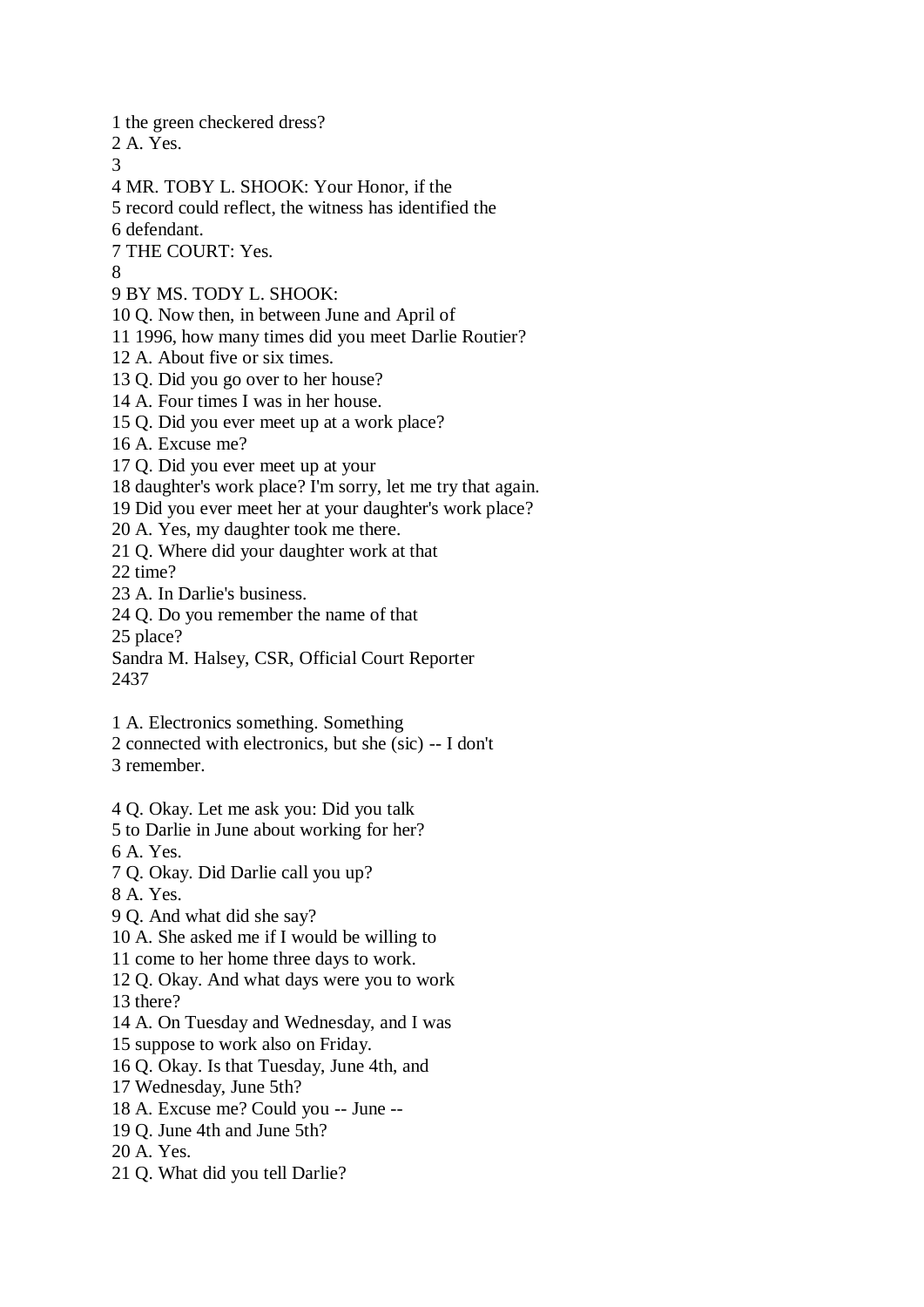22 A. I told her to call first my daughter. 23 Q. Okay. And what type of work did she 24 want you to do? 25 A. Laundry, and in case I had time, I Sandra M. Halsey, CSR, Official Court Reporter

2438

- 1 would do some cleaning.
- 2 Q. And were you to be paid?
- 3 A. Yes.
- 4 Q. How much?
- 5 A. \$50 for three days.
- 6 Q. Okay. Did you agree eventually to
- 7 work for her?

8 A. Yes.

9 Q. And did you go over to her house on

10 June 4th, that Tuesday?

- 11 A. Yes.
- 12 Q. About what time did you get there?
- 13 A. 8:15 or 8:20, about.
- 14 Q. And who took you there?
- 15 A. Daughter.

16 Q. Okay. Did your daughter go on to work

17 after she dropped you off?

18 A. She just -- she went with me to pick

- 19 up Darlie's husband for work.
- 20 Q. Okay. Did Darlie's husband leave with
- 21 your daughter?
- 22 A. Yes.
- 23 Q. And what is his name?
- 24 A. Darin.

25 Q. Okay. Is that who Barbara works for

Sandra M. Halsey, CSR, Official Court Reporter 2439

1 at her job?

2 A. She was working.

3 Q. Okay. And why did your daughter need

4 to give him a ride to work?

5 A. Because his car was broken.

- 6 Q. Okay. What type of work did you do
- 7 there that day at Darlie's house?
- 8 A. Laundry.

9 Q. Was anyone else there besides Darlie?

- 10 A. A girl named Rebecca.
- 11 Q. Okay. And who was Rebecca?

12 A. Darlie told me that she was a

13 babysitter.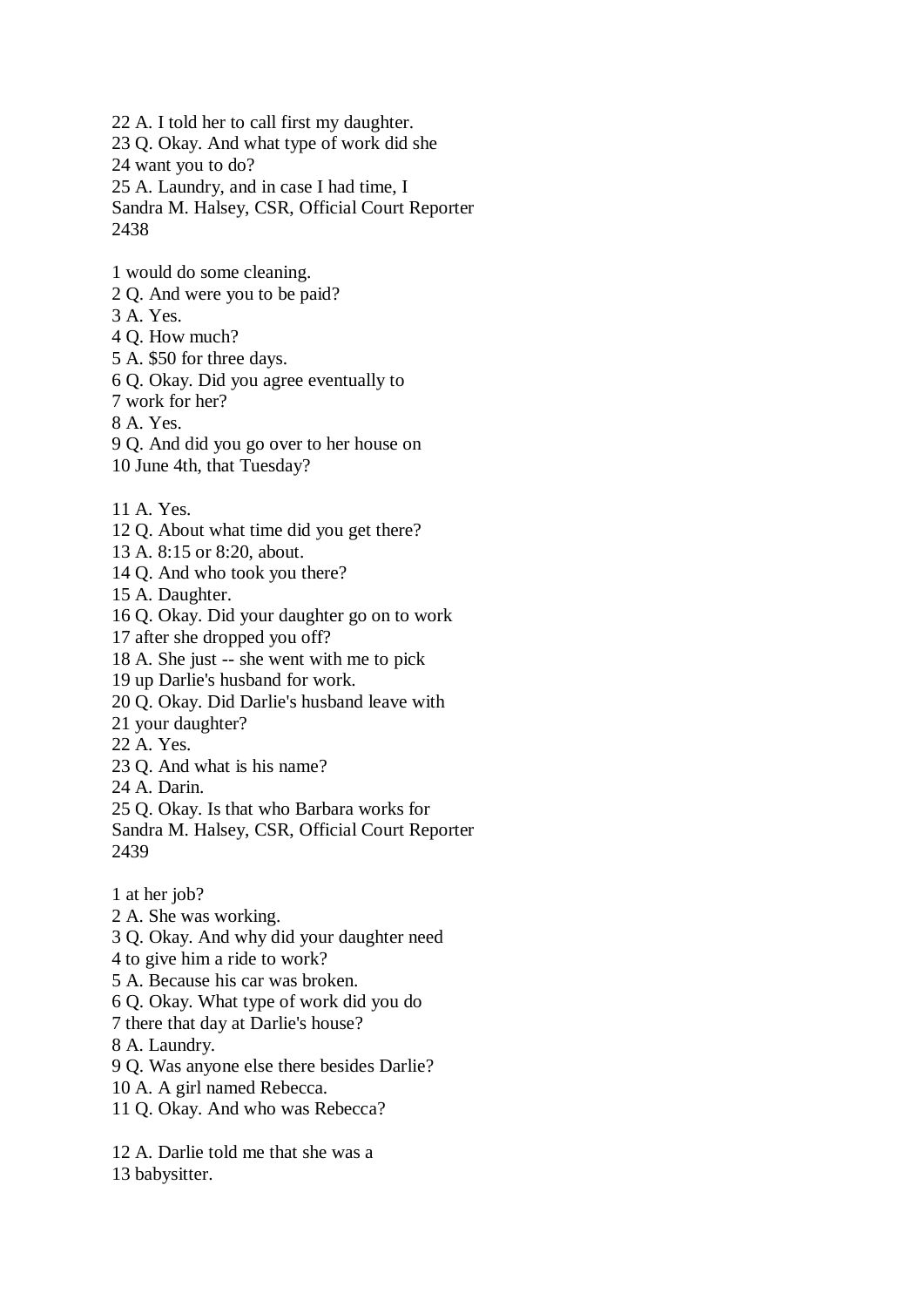- 14 Q. And about how old was Rebecca?
- 15 A. I don't know exactly, about 11 to 12
- 16 years old, about this age. I am not sure.
- 17 Q. Had you seen Darlie's boys, Devon and
- 18 Damon?
- 19 A. No.
- 20 Q. They were not there at the house when
- 21 you got there?
- 22 A. No.
- 23 Q. You have met them before, haven't you?
- 24 A. I don't understand the question.
- 25 Q. Okay. You had seen and met Darlie's
- Sandra M. Halsey, CSR, Official Court Reporter 2440
- 1 children before you went to work there that day, hadn't 2 you?
- 3 A. Yes.
- 4 Q. Okay. Was there also a baby in the
- 5 house?
- 6 A. Yes.
- 7 Q. Did you see the boys around lunchtime?
- 8 A. Yes.
- 9 Q. Okay. Where did they come from when
- 10 you saw them at lunch?
- 11 A. From the outside.
- 12 Q. Okay. After lunch, what did they do?
- 13 A. Darlie told them, "You either go
- 14 upstairs or outside."
- 15 Q. And what did they do?
- 16 A. She -- they went outside.
- 17 Q. Okay. What time did the girl,
- 18 Rebecca, leave?
- 19 A. It was about 10 till 3:00 or 15 till
- 20 3:00 P.M.
- 21 Q. And why did she leave?
- 22 A. Because her mama came from work.
- 23 Q. Okay. Had you been doing laundry all
- 24 day long?
- 25 A. Yes, because it was a lot of laundry.
- Sandra M. Halsey, CSR, Official Court Reporter 2441
- 1 Q. And where was Darlie during the day
- 2 while you were doing laundry?
- 3 A. She was upstairs and also downstairs.
- 4 Q. Okay. And where was the girl,
- 5 Rebecca?
- 6 A. They were together.
- 7 Q. Okay. How did you get home that day?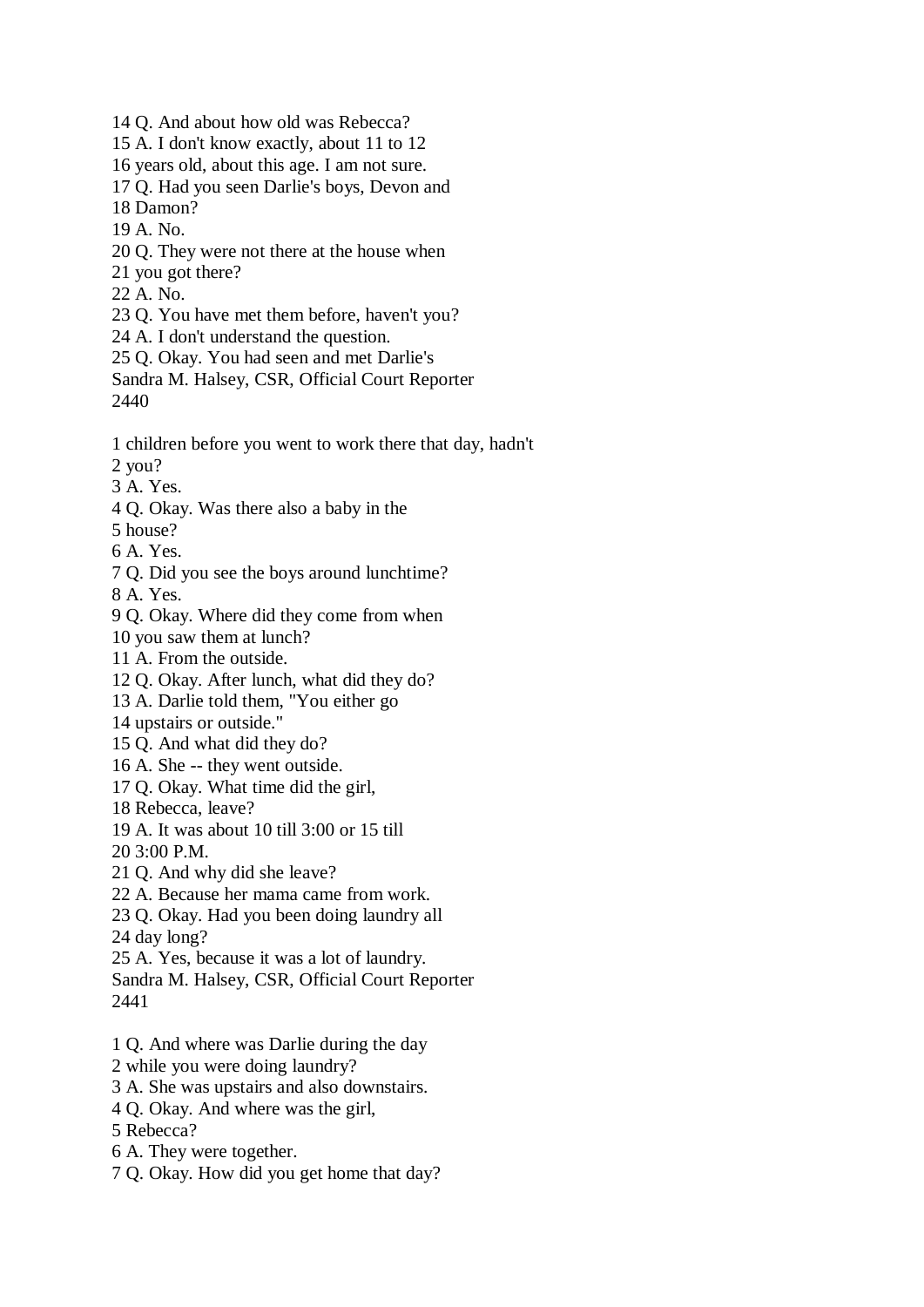8 A. Darlie took me to my home.

9 Q. Okay. And about what time was that?

10 A. About 5:00 P.M.

11 Q. Did you want to go back the next day?

12 A. No.

13 Q. Why is that?

14 A. I didn't want to go back because I

15 didn't feel comfortable, because I felt that Darlie and

16 Rebecca were making fun of me behind my back.

17 Q. Okay. How was Darlie acting that day?

18 A. Some days she was a very, very joyful

19 person, sometimes not. And sometimes she talked to me,

20 but sometimes she was upstairs.

21 Q. Okay. Did you decide to go back the

22 next day?

23 A. Yes, because of my daughter.

24 Q. Okay. And again, what time did you

25 arrive there on Wednesday, June 5th?

Sandra M. Halsey, CSR, Official Court Reporter 2442

1 A. About 8:15 or 8:20.

2 Q. Okay. And who was at the house when

3 you got there that day?

4 A. Darlie and Rebecca.

5 Q. Where were they in the house?

6 A. Darlie was sitting in the armchair and

7 Rebecca was sitting across her (sic) on the couch.

8 Q. What room was that?

9 A. Family room.

10

11 MR. RICHARD C. MOSTY: Your Honor, may

12 we approach?

13 THE COURT: Yes.

14

15 (Whereupon, a short

16 Discussion was held

17 Off the record, after

18 Which time the

19 Proceedings were resumed 20 As follows:) 21 22 THE COURT: Ladies and gentlemen of 23 the jury, will you step into the jury room briefly, 24 please.

25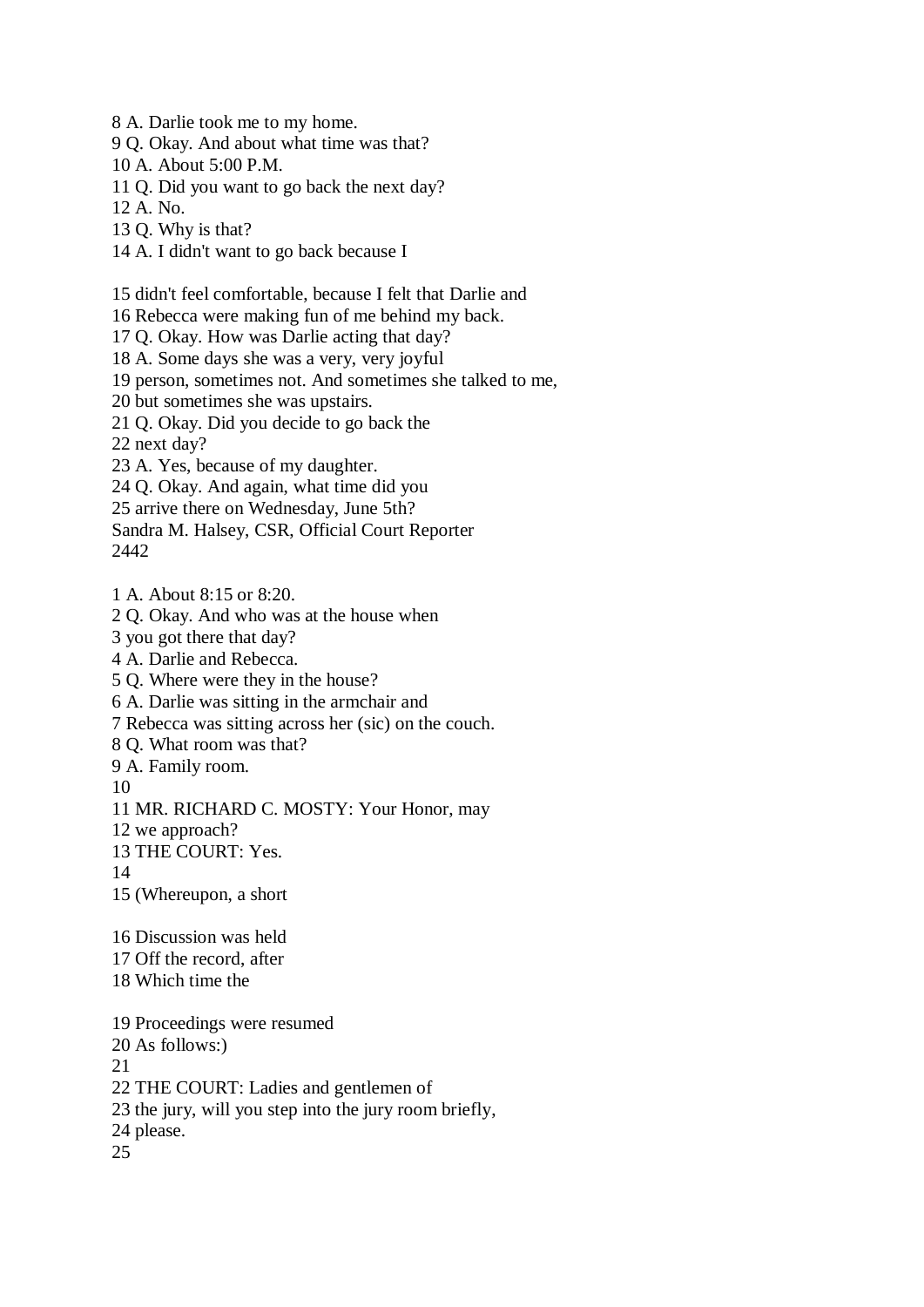Sandra M. Halsey, CSR, Official Court Reporter 2443

1 (Whereupon, the jury

- 2 Was excused from the
- 3 Courtroom, and the

4 Proceedings were held

- 5 In the presence of the
- 6 Defendant, with her
- 7 Attorney, but outside
- 8 The presence of jury

9 As follows:)

10

11 THE COURT: Let the record reflect

12 that these proceedings are being held outside the

13 presence of the jury and all parties in the trial are

14 present.

- 15 Go ahead, please. Next question.
- 16 MR. TOBY SHOOK: Sister, do you need

17 some water?

18 THE INTERPRETER: Yes, I do.

19 THE COURT: All right. We have some

20 water there.

21 THE INTERPRETER: I'm sorry, I have a 22 sore throat.

23 THE COURT: Do you need some water?

24 THE WITNESS: Yes.

25 THE COURT: We will still do this in

Sandra M. Halsey, CSR, Official Court Reporter 2444

- 1 Polish and English, keep it the same way.
- 2 All right. Next question, Mr. Shook.
- 3 MR. TOBY L. SHOOK: Yes, sir.
- $\Delta$

5 BY MR. TOBY L. SHOOK:

6 Q. Okay. Again, where were Darlie and

7 Rebecca?

8 A. They were sitting in the family room.

9 Q. Okay. And what was going on when you

10 went in that room?

11 A. Yeah. I was -- I said good morning.

12 Q. Okay. And what happened next?

13 A. Because it was very quiet, I was

- 14 looking where was the baby.
- 15 Q. Okay. What did you say?
- 16 A. And I asked, "Where is the baby?"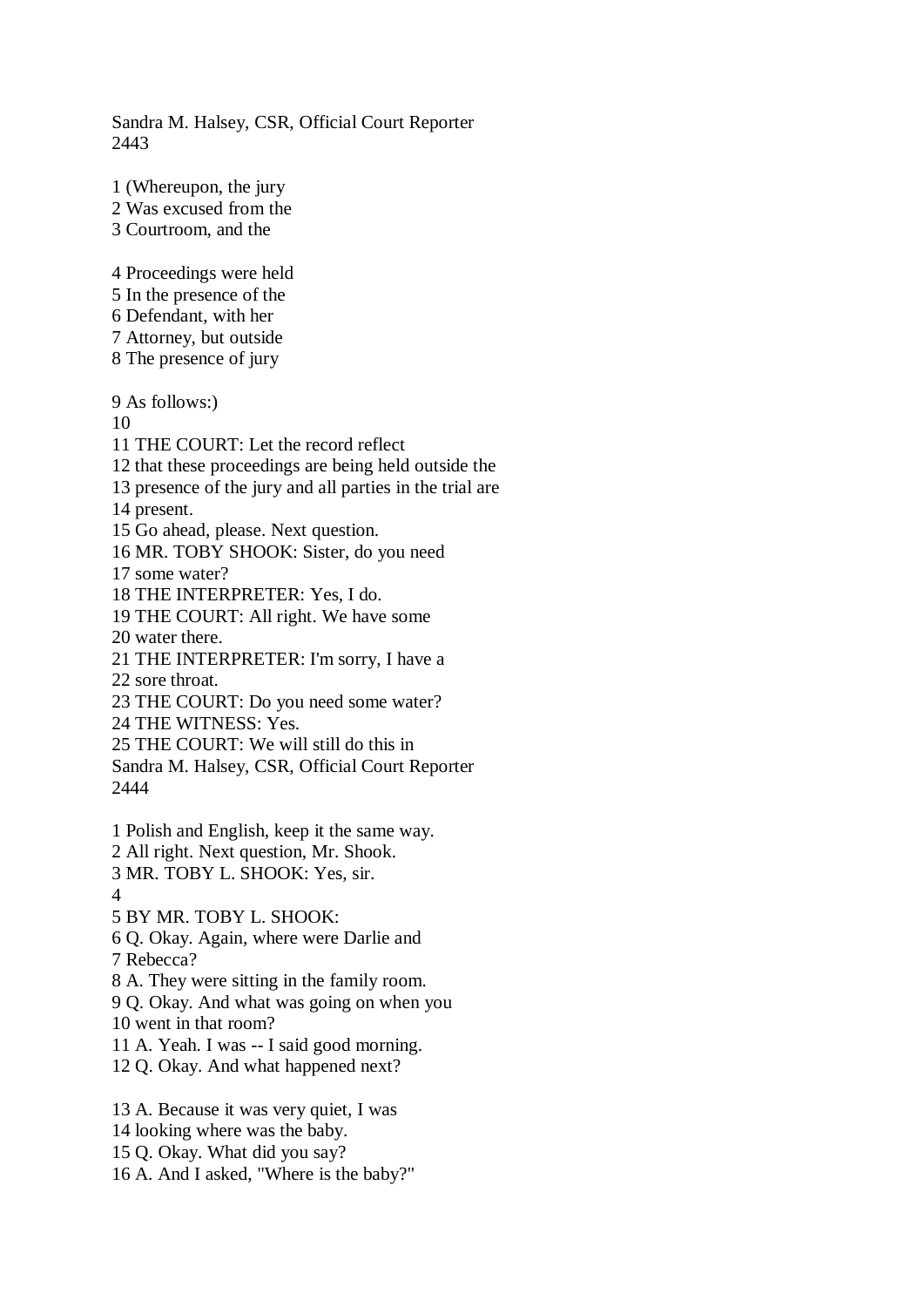17 Q. Okay. And what happened next?

18 A. Nobody answered me.

19 Q. Okay.

20

21 MR. RICHARD C. MOSTY: May I move over

22 there, your Honor?

23 THE COURT: Yes.

24 MR. RICHARD C. MOSTY: I can't hear.

25

Sandra M. Halsey, CSR, Official Court Reporter 2445

1 BY MR. TOBY L. SHOOK:

2 Q. Then what happened?

3 A. Yes, I asked for the second time,

4 where was the baby?

5 Q. Then what happened?

6 A. It was silent again.

7 Q. Okay. And then what happened?

8 A. And when I asked for the third time,

9 Rebecca pointed her finger toward Darlie's lap.

10 Q. Okay. Did you look at her lap at that

11 time?

12 A. Yes.

13 Q. Describe what you saw.

14 A. Well, yeah, I thought she was holding

15 a bundle of laundry.

16 Q. Okay. She had a blanket in her lap?

17 A. Yes.

18 Q. And what is the next thing that

19 happened?

20 A. I told Darlie, "Give me the baby."

21 Q. Okay. What did Darlie do?

22 A. Nothing.

23 Q. Then what happened?

24 A. For the second time, I repeated my

25 question, my request.

Sandra M. Halsey, CSR, Official Court Reporter 2446

1 Q. And what happened?

2 A. She told me that the baby liked it

3 this way.

4 Q. Okay. Then what happened?

5 A. And then I asked please -- asked,

6 "Please, give me the baby."

7 Q. What happened next?

8 A. And she handed me this baby.

9 Q. How did she hand you the baby?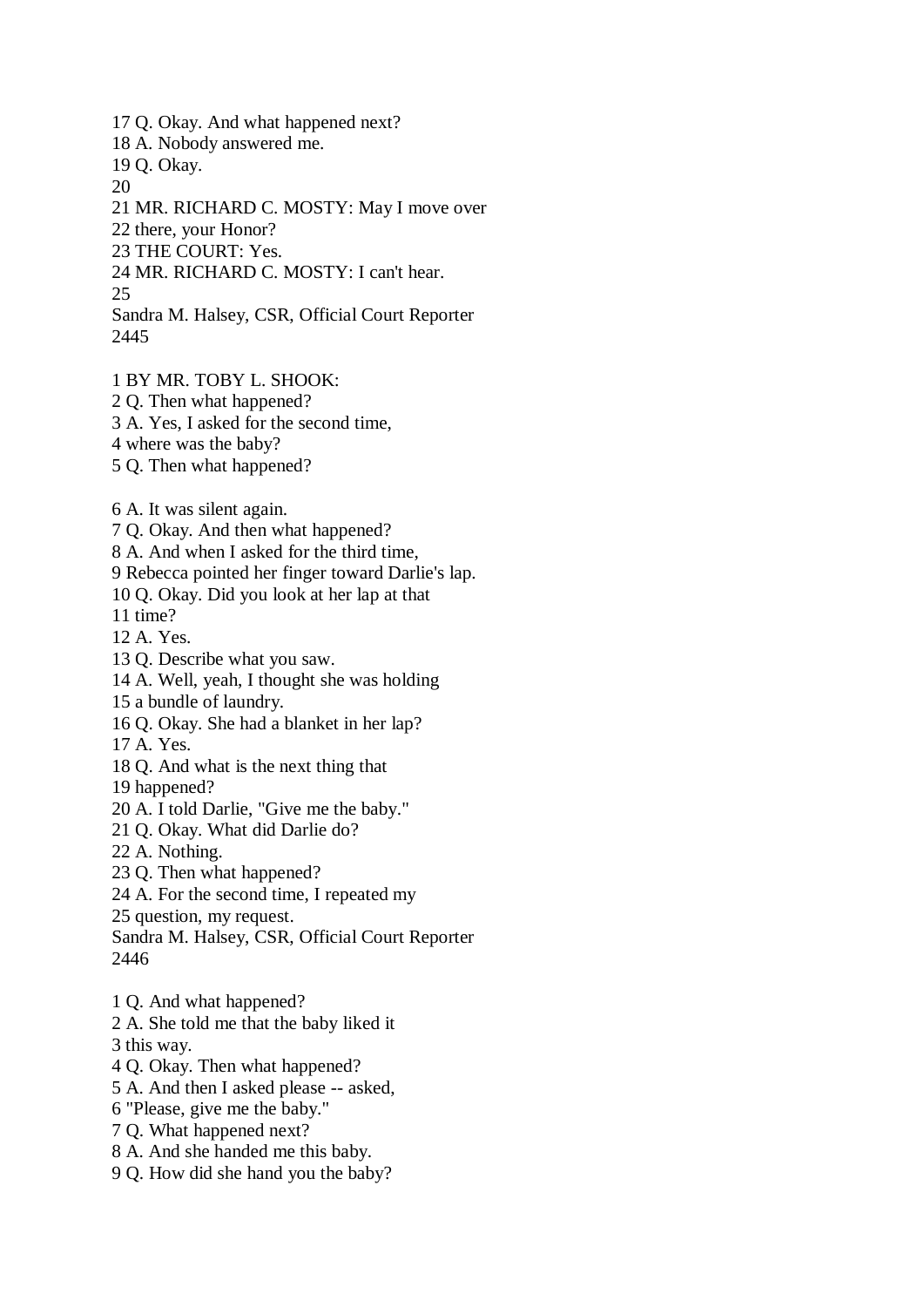10 A. In a strange manner, not the way I

11 expected a mother to hand in the baby.

12 Q. Okay. How was that? Show the Judge.

13 A. She was holding the baby here, on the

14 lap. And she gave me this way.

15 Q. Then what did she do?

16 A. Darlie went upstairs.

17 Q. How did she go upstairs?

18 A. Very quickly.

19 Q. Okay. And what did you do?

20 A. Very slowly, I started to uncover the

21 baby.

22 Q. Was the baby's face covered?

23 A. Yes.

24 Q. Okay. And describe the baby once you

25 uncovered his face?

Sandra M. Halsey, CSR, Official Court Reporter 2447

1 A. The face was very perspired, very red,

2 and the lips were light blue.

3 Q. What did the baby do once you

4 uncovered it?

5 A. Very slowly, I uncovered the face, and

6 then the baby started to catch the breath.

7 Q. Okay. And then what happened?

8 A. And then, still, when I was uncovering

9 the baby slowly, the baby started to cry.

10 Q. Okay. Were you able to settle the

11 baby down eventually?

12 A. Yes.

13 Q. Okay. Later that morning in that same

14 room, did you see the baby by the glass table?

15 A. Yes.

16 Q. Okay. Were Darlie and Rebecca in the

17 room again?

18 A. Yes.

19 Q. Okay. Did you see something that

20 caused you some concern at that time?

21 A. Yes.

22 Q. And what was that?

23 A. I finished my laundry and I was coming

24 toward the couch, to sit on the couch. And I saw that

25 the baby was falling towards the table.

Sandra M. Halsey, CSR, Official Court Reporter 2448

1 Q. Falling towards the table?

2 A. Yes, towards the table.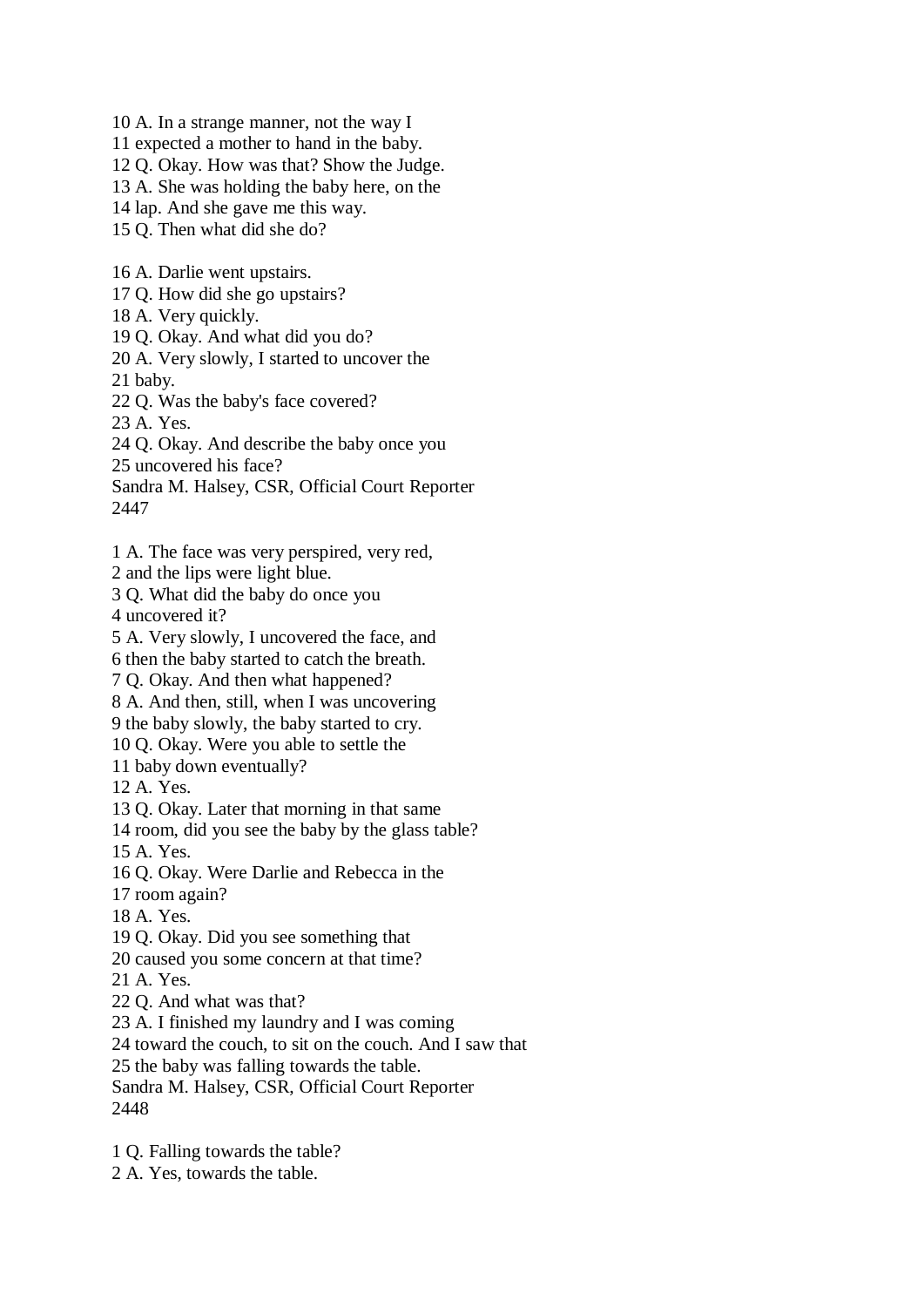3 Q. And what did you do?

4 A. I shouted, "Oh, my God." And very

5 quickly, I caught the baby.

6 Q. Did you catch the baby?

7 A. Yes.

8 Q. And what did Darlie and the girl,

9 Rebecca, do?

10 A. They started to laugh.

11 Q. What did you say?

12 A. I told them, "It is not funny."

- 13 Q. Okay. Later on that day, did you come
- 14 across the baby again in the laundry room? 15 A. Yes.

16 Q. And what time of the day was that?

17 A. It was right after she gave the

18 children lunch.

19 Q. Okay. And what was the baby doing

20 when you came upon it?

21 A. She (sic) was in the laundry room, the

- 22 baby was in the laundry room.
- 23 Q. Was any adult near it at that time?

24 A. No.

25 Q. And what did you do?

Sandra M. Halsey, CSR, Official Court Reporter 2449

- 1 A. I picked up the baby in my arms.
- 2 Q. Okay. Then what happened?
- 3 A. Then I called Rebecca.
- 4 Q. Where was Rebecca?
- 5 A. Darlie and Rebecca were upstairs.
- 6 Q. And did Rebecca come to you then?

7 A. Yes, she came, she picked up the baby

8 and she went upstairs.

9 Q. What did you tell her?

10 A. I told her -- I told her not to leave

11 the baby in this way.

12 Q. Okay. A little while later, did you

13 come into the kitchen again and find the baby in a high

14 chair?

15 A. Yes.

16 Q. And did you become alarmed at that

17 time?

18 A. Yes. I was folding the laundry and I

19 heard the cry of the baby.

20 Q. Did you find the baby in the high

- 21 chair at that time?
- 22 A. Yes.
- 23 Q. And how was the baby positioned in the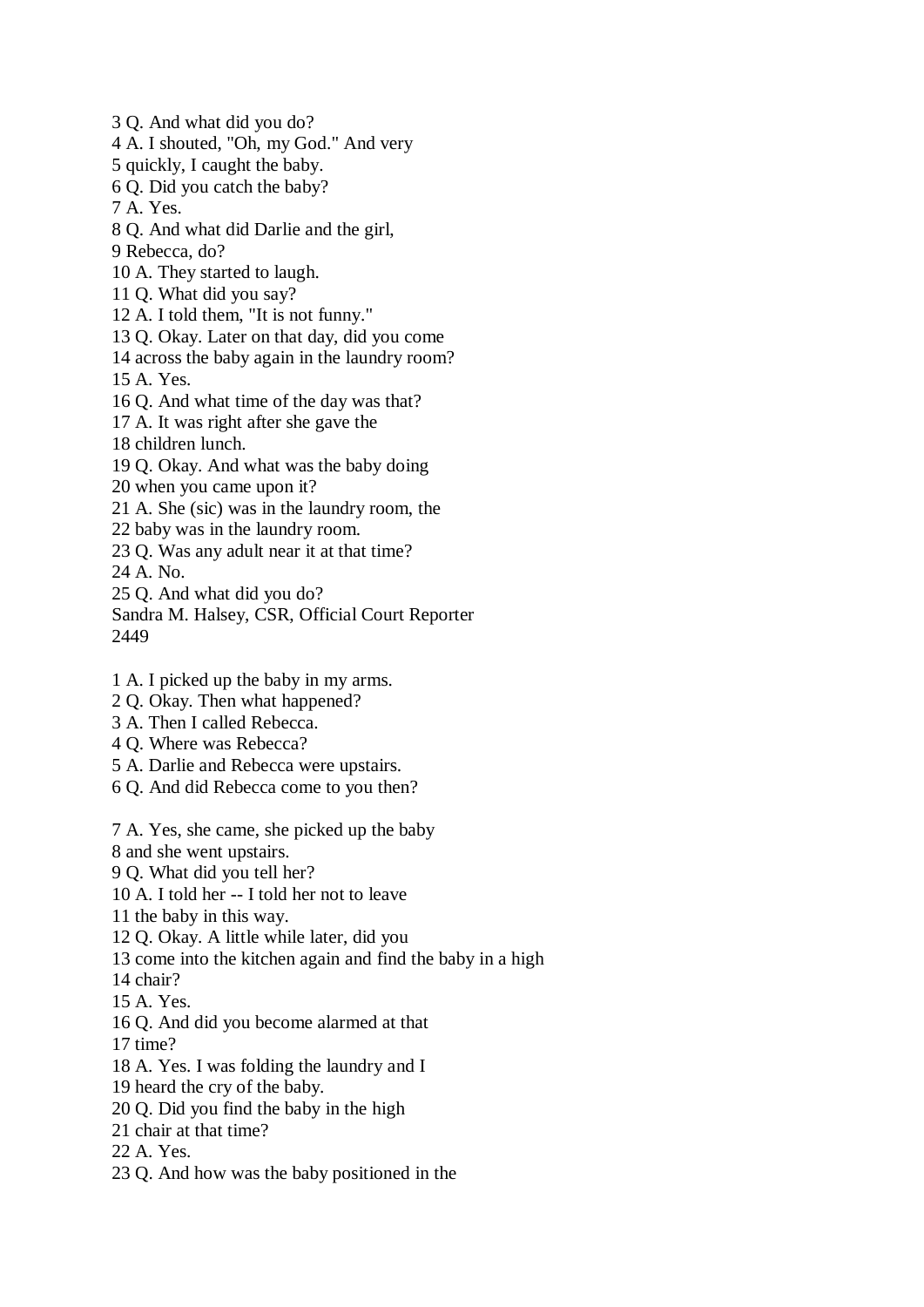24 high chair? 25 A. The baby slipped down from the seat of Sandra M. Halsey, CSR, Official Court Reporter 2450

1 the chair.

- 2 Q. It slipped out from the seat?
- 3 A. Yes.
- 4 Q. And what was the baby doing?
- 5 A. It was crying.
- 6 Q. And where was Darlie and the girl,

7 Rebecca?

- 8 A. Upstairs. Upstairs.
- 9
- 10 THE COURT: Wait till they ask you the
- 11 question, ma'am.

12

- 13 BY MR. TOBY L. SHOOK:
- 14 Q. Okay. What did you do?
- 15 A. I shouted. I called very loudly for
- 16 Rebecca to come downstairs.

17 Q. And did Rebecca come downstairs?

- 18 A. Yes.
- 19 Q. And what did you tell her?
- 20 A. I told them not to leave baby in this
- 21 situation anymore.
- 22 Q. Was Darlie present at that time?
- 23 A. No.
- 24 Q. Was she still upstairs?
- 25 A. Yes.
- Sandra M. Halsey, CSR, Official Court Reporter 2451
- 1 Q. Okay.
- $\mathcal{D}_{\mathcal{L}}$
- 3 MR. TOBY SHOOK:: Judge, that's all
- 4 the questions I have on those four instances involving
- 5 the child on that Wednesday.
- 6 THE COURT: All right. Any cross
- 7 examination, Mr. Mosty? All right. Who will do the
- 8 cross examining? Mr. Mosty?
- 9 MR. RICHARD C. MOSTY: I don't think I
- 10 want to cross examine her right now, Judge. Is it crime
- 11 to -- well, I'll let Mr. Hagler address that.
- 12 THE COURT: All right. Do you have
- 13 any objections?
- 14 MR. JOHN HAGLER: Yes, your Honor. I
- 15 couldn't hear the very beginning of it, but it was my
- 16 understanding that we have identified four specific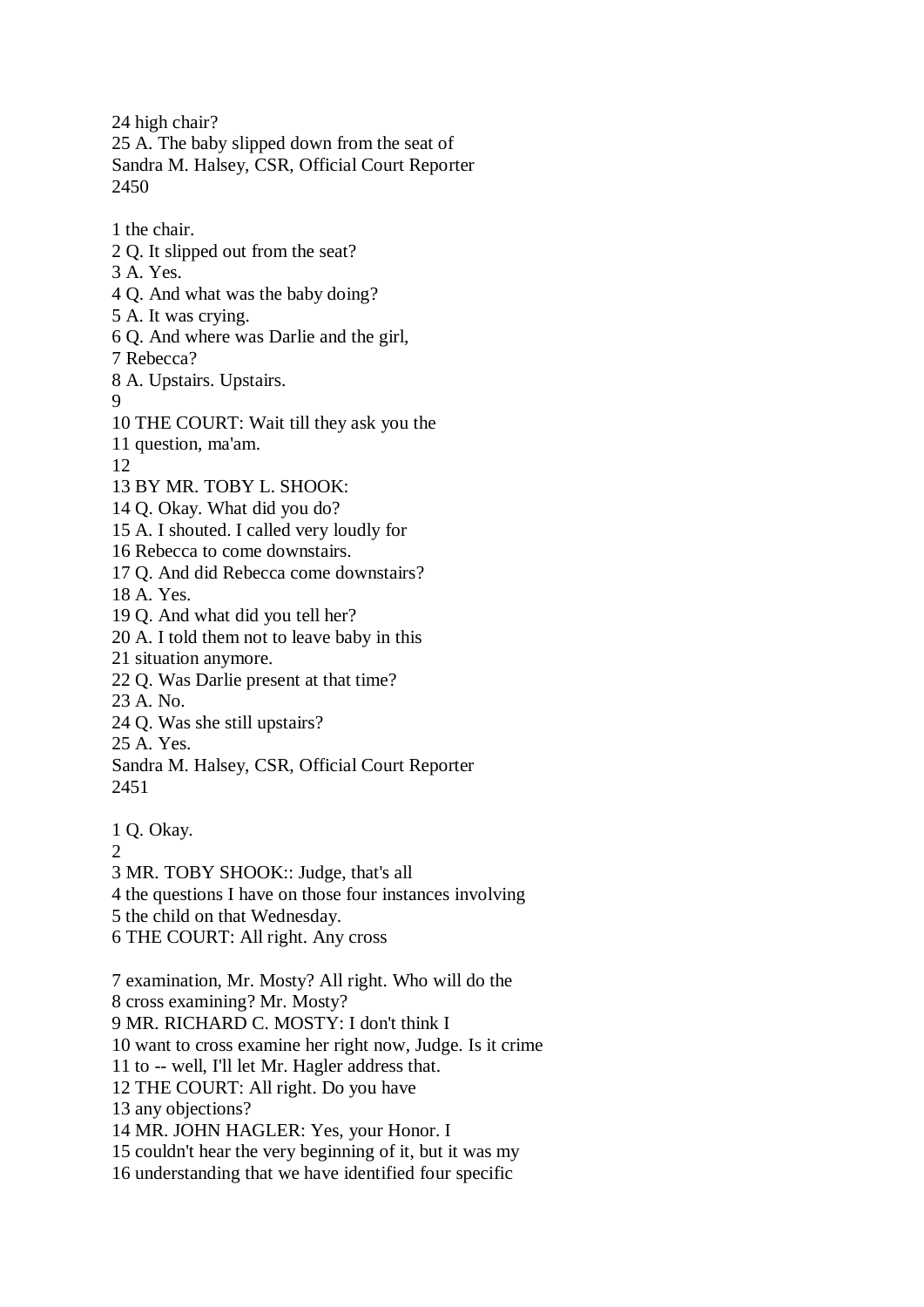17 instances here. And, it's my understanding that each one 18 of these involve Drake as opposed to either one of the 19 boys; is that correct? 20 MR. TOBY L. SHOOK:: That's correct. 21 MR. JOHN HAGLER: According to her 22 testimony. 23 THE COURT: Apparently showing 24 careless behavior or treatment of the infant son, Drake. 25 Is that correct? Sandra M. Halsey, CSR, Official Court Reporter

```
2452
```
1 MR. TOBY L. SHOOK: Judge, yes, it

2 shows --

3 THE COURT: In summary.

4 MR. TOBY L. SHOOK: It shows strange

5 behavior, careless behavior, and I think it goes to the

6 defendant's state of mind a few hours before the murder

7 in regards to one of her children. And I think it's

8 relevant in that way.

9 This happened on the 5th and the

10 murders occur into the early morning hours of the 6th.

11 And this shows very odd behavior towards one of her

12 children just a few short hours before.

13 So, I think it's relevant in that

14 manner. It goes to the state of mind of the defendant

15 only a few hours prior to the offense.

16 And it goes to the relationship under,

17 I believe it's 38.36, between the victims because this is

18 their little brother, it goes to the -- it's relevant in

19 that way also. Although, it doesn't directly involve

20 Devon and Damon as children in those situations,

21 obviously, they are present in that household, that is

22 their little brother.

23 It shows the defendant's state of

24 mind, and it's relevant to show the relationship in that 25 way.

Sandra M. Halsey, CSR, Official Court Reporter 2453

1 THE COURT: Mr. Hagler.

2 MR. JOHN HAGLER: Okay. The State's

3 indicated, your Honor, normally, of course, under article

4 38.36, the State is entitled to show the relationship

5 between the defendant and the deceased. And clearly that

6 section is not applicable because we're not talking

7 about -- we are talking about Drake and not the

8 complainant and/or, either one of the decedents in this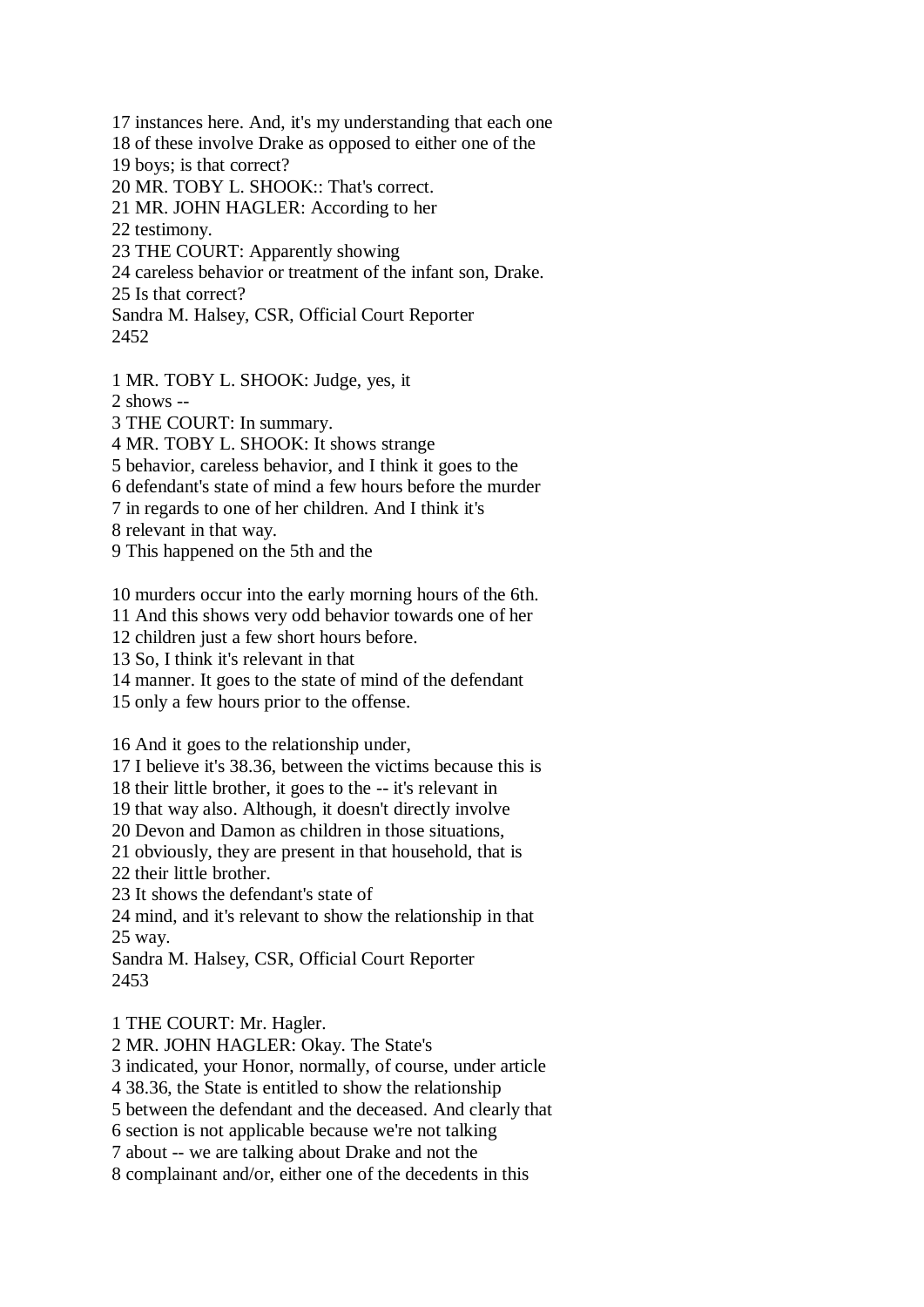9 case.

- 10 Secondly, your Honor, again, I have
- 11 identified four specific instances of what I would
- 12 consider irrelevant and extraneous offenses under 404-B.
- 13 The first one having to do with the
- 14 incident, the alleged incident where the child was in the
- 15 defendant's lap. As I interpret this witness, she is
- 16 stating something to the effect that the defendant was
- 17 involved in some kind of smothering incident or what have 18 you.
- 19 Your Honor, that clearly is an
- 20 extraneous offense under rule 404-B and furthermore, we
- 21 would submit that it's irrelevant under 401 because of
- 22 the fact that it deals with a different individual.
- 23 In addition to that, your Honor, as
- 24 the Court knows, in order to show an extraneous offense
- 25 of this nature, they are required to make a prima facie Sandra M. Halsey, CSR, Official Court Reporter
- 2454
- 1 showing beyond a reasonable doubt that the incident
- 2 occurred, of the smothering incident. And I would submit
- 3 to the Court that they have failed to elicit sufficient
- 4 fact, to establish beyond a reasonable doubt that such an
- 5 extraneous offense occurred.
- 6 I might also add that also to the
- 7 incidents two, three and four.
- 8 Secondly, your Honor, and again the
- 9 other ones deal with -- they are specific 404-B matters.
- 10 Again, in dealing with someone other than the
- 11 complainant, and furthermore, clearly indicate the clear 12 404-B material.
- 13 It doesn't necessarily have to be an
- 14 extraneous offense to constitute 404-B material. It can
- 15 be any type of so-called bad acts. It's pretty apparent
- 16 that they are attempting to offer the incidences, the
- 17 second, third and fourth incidences to show some type of
- 18 child abuse, or failure to properly maintain a setting
- 19 for the child, what have you.
- 20 These again, would be bad acts under
- 21 404-B. And again, in order to do that, they have to
- 22 establish some relevancy to show that there is a
- 23 probative value between the incidences and I'm not even
- 24 going to get to 403 matters, yet. But again, they
- 25 clearly fall within the review of 404-B materials. Sandra M. Halsey, CSR, Official Court Reporter 2455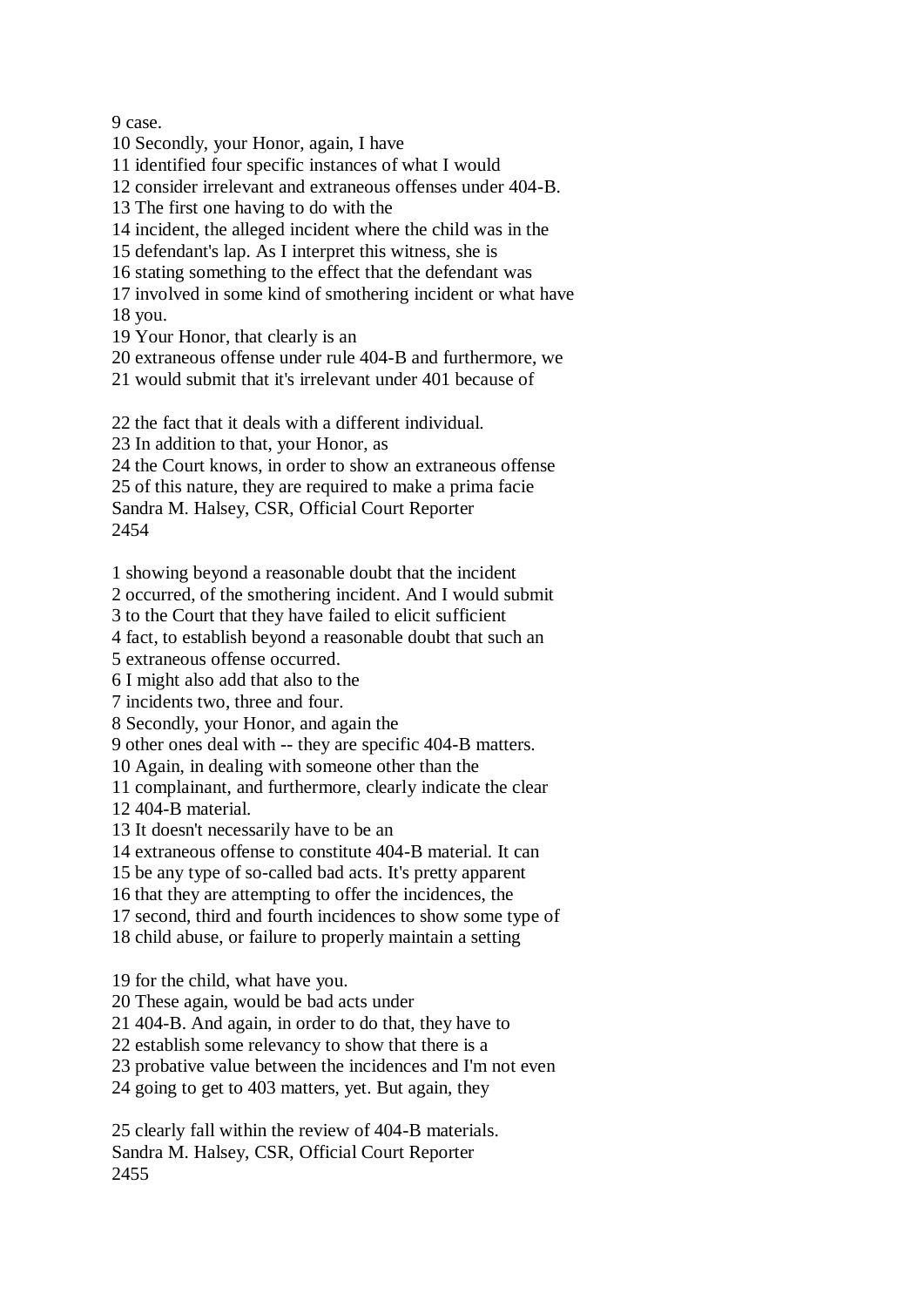1 Again, 401 relevancy, the fact that we 2 are dealing with different parties than are named in the 3 indictment. 4 So, you know, based on 401 and based 5 on 404-B and based on the fact that they have failed to 6 establish their necessary -- their prima facie showing of 7 these incidents beyond a reasonable doubt, we would 8 submit that the Court suppress the testimony that has 9 been elicited at this point during this hearing. 10 THE COURT: All right. Well, does the 11 State have another witness to put on now? 12 MR. TOBY L. SHOOK: We could call 13 another witness, yes, Judge. 14 THE COURT: Do so. I'm going to -- I 15 will hold a ruling on this in a -- this is all of the 16 testimony you are eliciting from this witness; is that 17 correct? 18 MR. TOBY L. SHOOK: No, there's other 19 areas. I think those are the areas -- 20 THE COURT: Well, it's break time 21 right now. Let's take a 10 minute break and I will rule 22 on it then. 23 24 (Whereupon, a short 25 Recess was taken, Sandra M. Halsey, CSR, Official Court Reporter 2456 1 After which time, 2 The proceedings were 3 4 Resumed on the record, 5 In the presence and 6 Hearing of the defendant 7 Without the jury, as follows:) 8 9 THE COURT: We will not go into any of 10 those four incidences now, we are going to skip over that 11 for now. We can't bring that in now. Do you understand 12 that? 13 THE WITNESS: Yes. 14 THE COURT: Make sure she understands 15 it in Polish. 16 THE INTERPRETER: Yes, sir. 17 THE COURT: We are going to start a 18 new series of questions and forget the old ones.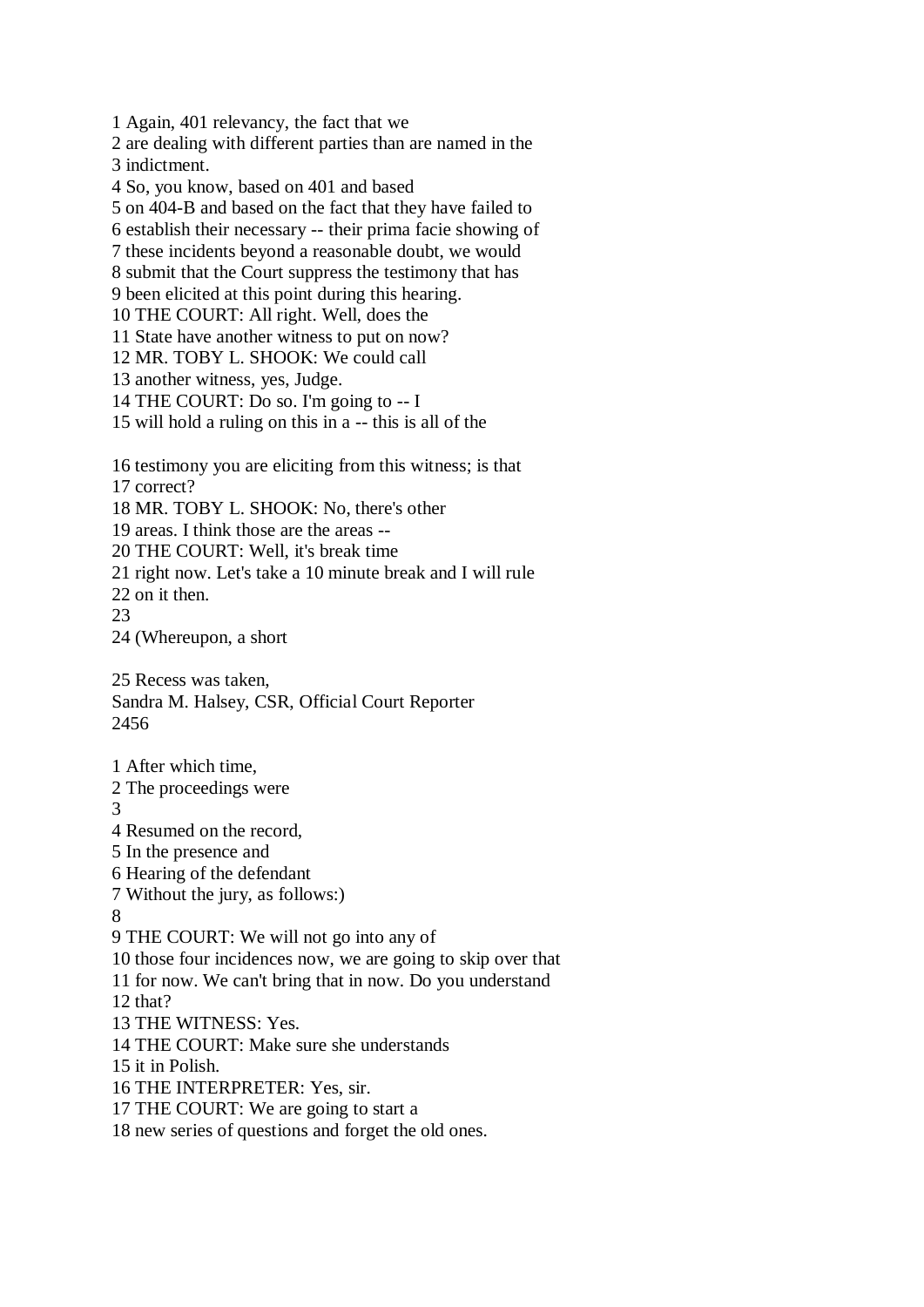19 All right. Does the witness 20 understand that? 21 THE INTERPRETER: Yes. 22 THE COURT: All right. Let's bring 23 the jury back in, please. 24 Let the record reflect at this time 25 all parties in the trial are present and the jury is Sandra M. Halsey, CSR, Official Court Reporter 2457 1 seated. 2

3 (Whereupon, the jury

4 was seated in the

5 Courtroom, and the

- 6 Proceedings were had
- 7 In the presence and
- 8 Hearing of the

9 Defendant as follows:)

10

11 THE COURT: All right. Mr. Shook, you

12 may continue.

13

14 DIRECT EXAMINATION (Resumed)

15

16

17 BY MR. TOBY L. SHOOK:

18 Q. When you got to the house on

19 Wednesday, who was present at the house?

20 A. In Darlie's house?

- 21 Q. Yes. Darlie's house.
- 22 A. Darlie and Rebecca.

23 Q. Okay. Did you see the boys, Devon and

24 Damon at that time?

25 A. I saw them at lunch.

Sandra M. Halsey, CSR, Official Court Reporter 2458

1 Q. Okay. Did they come in for lunch and

2 eat again?

- 3 A. Yes, they ate lunch.
- 4 Q. And what did they do after lunch?
- 5 A. Darlie told them, "You either go
- 6 upstairs or outside".
- 7 Q. And what did they do?
- 8 A. They went outside.
- 9 Q. Okay. What work did you do there on

10 Wednesday?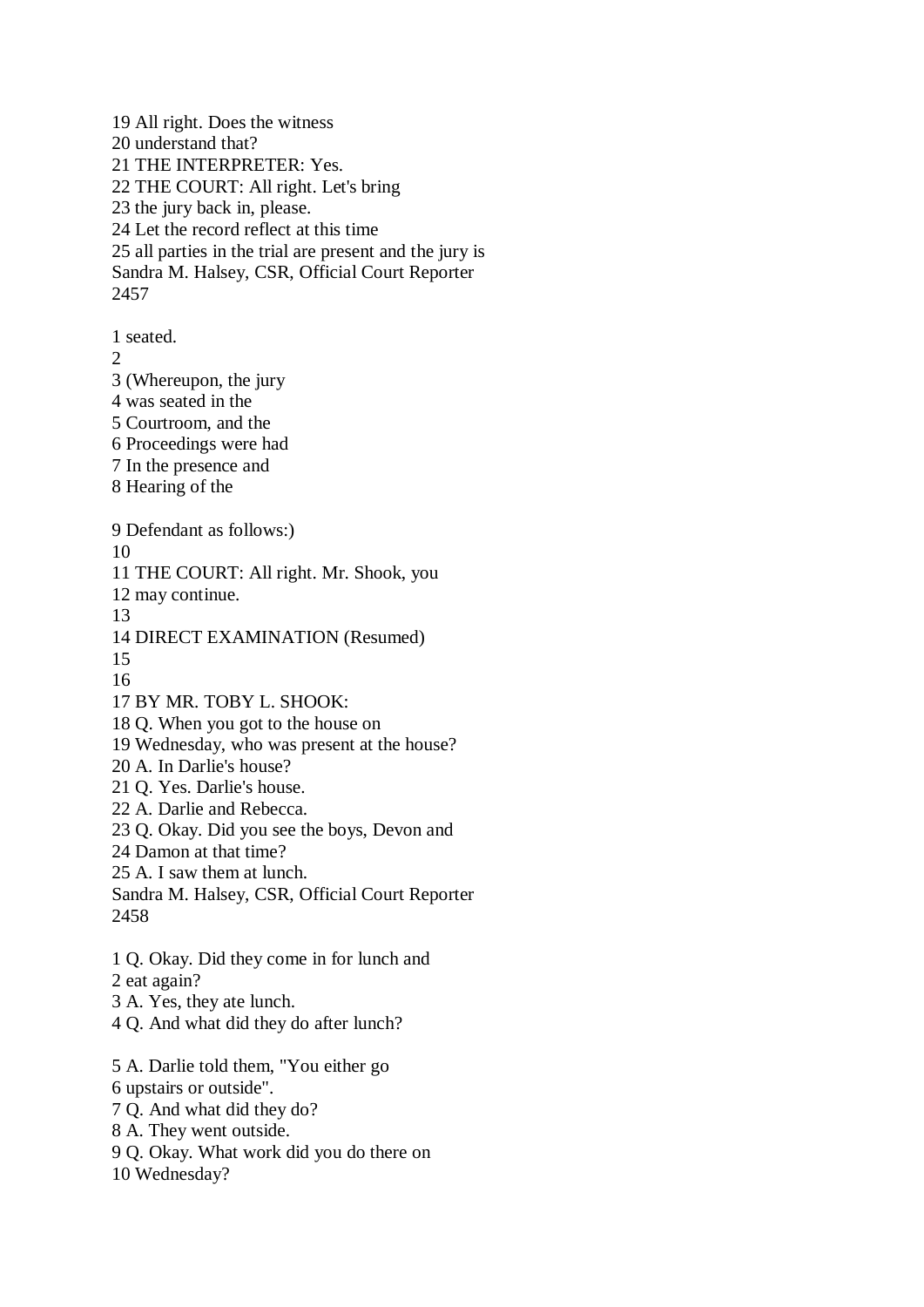11 A. I was doing laundry, but not so much. 12 Q. What else did you do? 13 A. I was dusting. 14 Q. And what part of the house did you 15 dust? 16 A. In the family room, where is the TV, 17 and everything, what is by the kitchen. 18 Q. Okay. What else -- excuse me. What 19 else did you do? 20 A. And I was vacuuming. 21 Q. Okay. And where did you vacuum? 22 A. Downstairs. 23 Q. Okay. Did you vacuum the entire 24 downstairs? 25 A. Yes. Sandra M. Halsey, CSR, Official Court Reporter 2459 1 Q. Okay. What did you do with the vacuum 2 cleaner when you finished? 3 A. Darlie told me just to put it by the 4 kitchen. 5 Q. Okay. And where did you put the 6 vacuum cleaner in the kitchen? 7 A. Okay. Between the table or the 8 cabinet where they had wine, and between the cabinet that 9 I call a storage room. 10 11 12 (Whereupon, the following 13 mentioned item was 14 marked for 15 identification only 16 after which time the 17 proceedings were 18 resumed on the record 19 in open court, as 20 follows:) 21  $22$ 23 BY MR. TOBY SHOOK: 24 Q. Okay. Let me show you a photograph 25 that has been marked as State's Exhibit No. 99, and ask Sandra M. Halsey, CSR, Official Court Reporter 2460 1 you, let me ask you: Do you see the area where you left 2 the vacuum? 3 A. Here.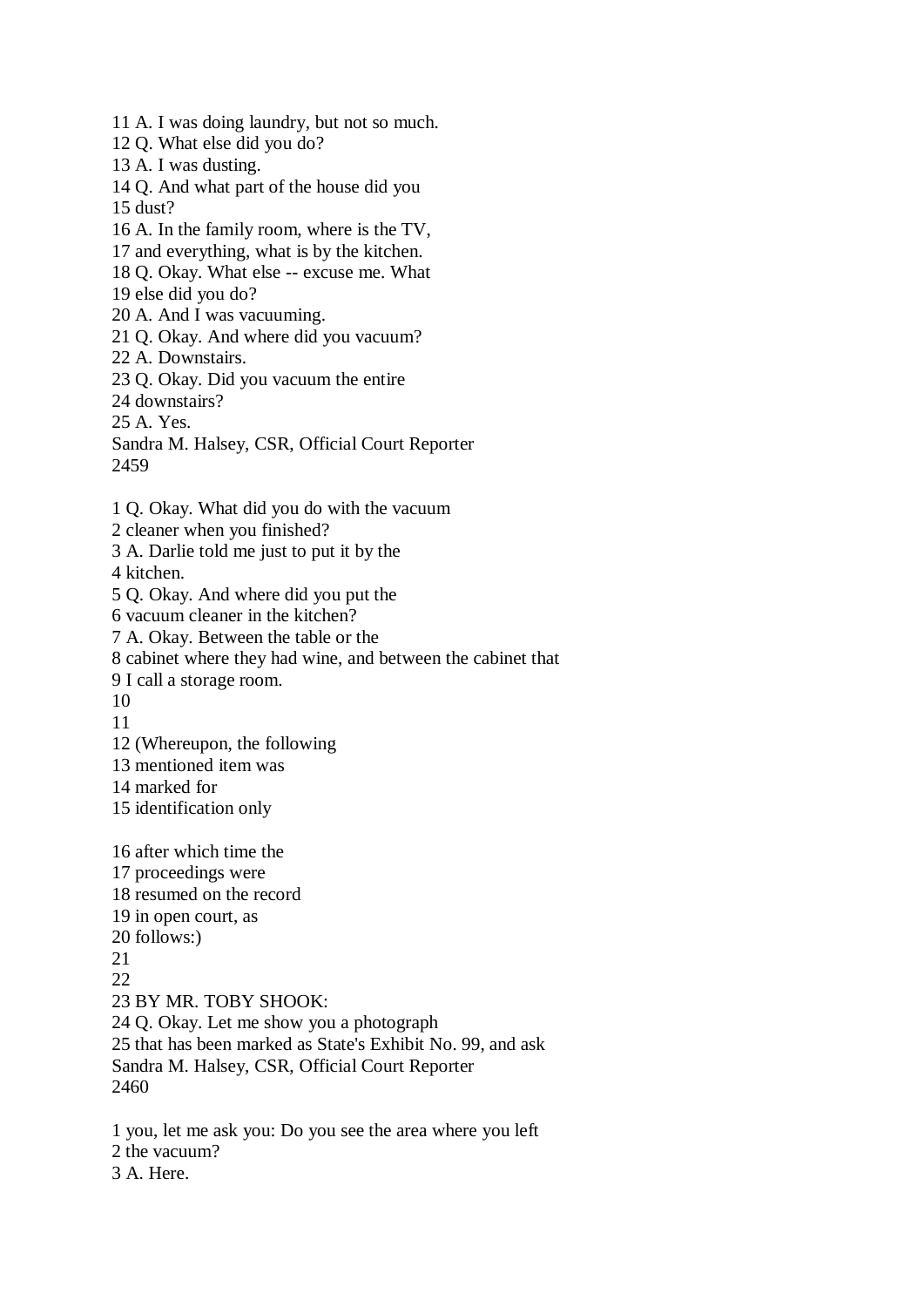4 Q. Next to the wine rack here? 5 A. Yes. 6 Q. And is this the storage room you were 7 speaking of? 8 A. Yes. This is the place where we kept 9 the cereal and salt and pepper. 10 11 MR. RICHARD C. MOSTY: I'm sorry. I 12 can't hear. 13 THE COURT: Please speak into the 14 microphone. Thank you. All right. 15 MR. TOBY SHOOK: We will offer State's 16 Exhibit No. 99. 17 THE COURT: Any objection? 18 MR. RICHARD C. MOSTY: No objection, 19 your Honor. 20 THE COURT: State's Exhibit 99 is 21 admitted. 22 23 (Whereupon, the item 24 Heretofore mentioned 25 Was received in evidence Sandra M. Halsey, CSR, Official Court Reporter 2461 1 As State's Exhibit No. 99 2 For all purposes, 3 After which time, the 4 Proceedings were resumed 5 As follows:) 6 7 BY MR. TOBY L. SHOOK: 8 Q. Now, let me show you the photo again. 9 And if you would point for the jury the area where you 10 left the vacuum? 11 A. Here. 12 Q. Is there a door open here where we see 13 supplies, groceries, things like that? 14 A. Yes. 15 Q. Okay. And is that the pantry we're 16 talking about? 17 A. Yes. 18 Q. The area I'm pointing to, is that 19 where you left the vacuum cleaner? 20 A. Yes. 21 Q. Okay. And if you could mark an "X" 22 where the vacuum cleaner is. 23 A. Yes. 24 Q. When you left that day, is that where 25 the vacuum cleaner was?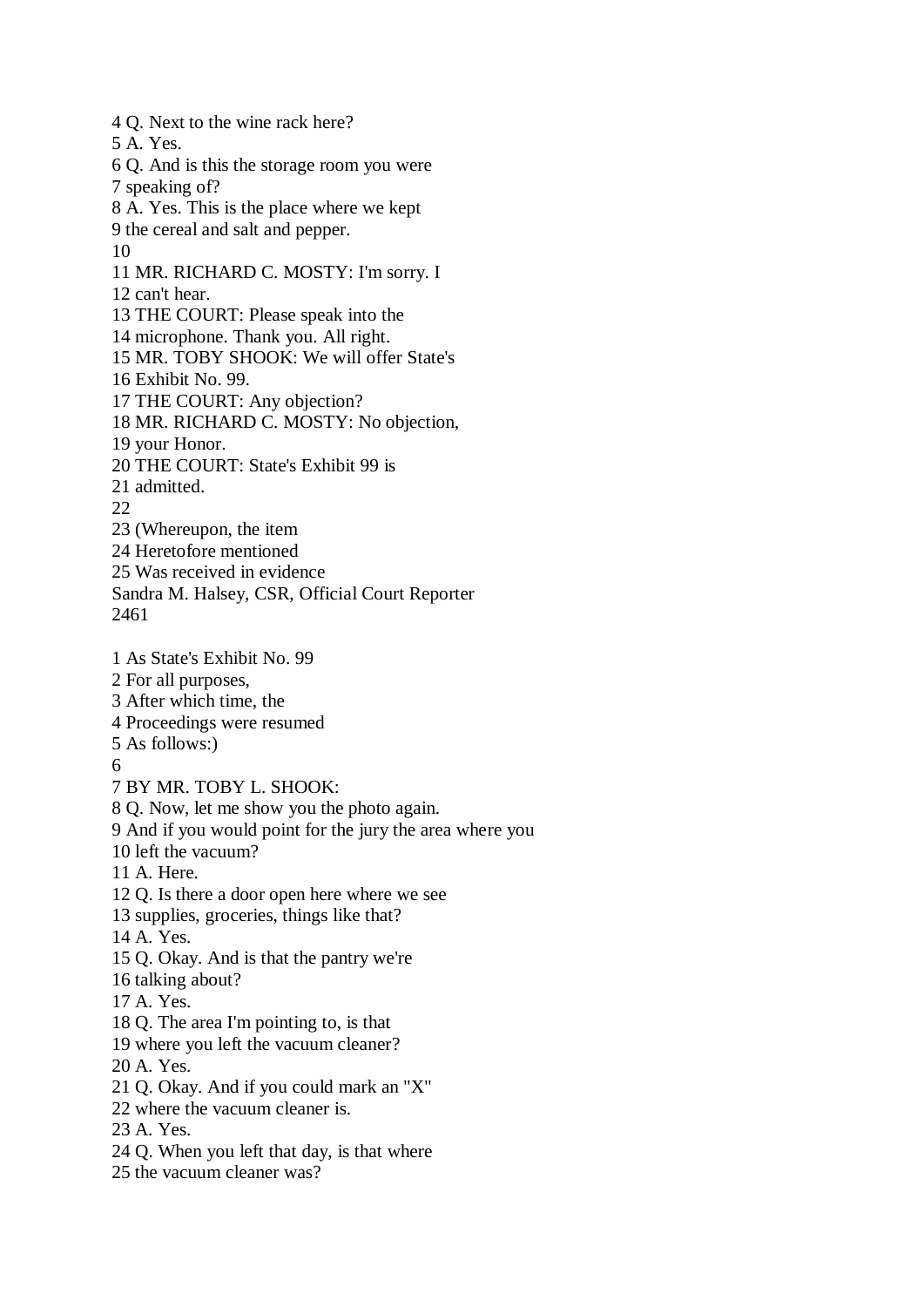Sandra M. Halsey, CSR, Official Court Reporter 2462

- 1 A. Yes.
- 2 Q. Okay. What was Darlie doing that day?
- 3 Where was she in the house?
- 4 A. She was cooking the dinner.
- 5 Q. Okay. Had she done any vacuuming that
- 6 day?
- 7 A. Yes.
- 8 Q. And where was that?
- 9 A. Upstairs.
- 10 Q. Okay. What time did the girl named
- 11 Rebecca leave that day?
- 12 A. It was about 3:00 or 3:15 p.m.
- 13 Q. After Rebecca left, did Darlie show
- 14 you anything in her family room?
- 15 A. She brought a jewelry box.
- 16 Q. Where did she bring the jewelry box
- 17 from?
- 18 A. From the upstairs.
- 19 Q. Okay. Where did she take the jewelry 20 box to?
- 21 A. Excuse me?
- 22 Q. Where did she take the jewelry box to?
- 23 A. She brought it downstairs.
- 24 Q. Okay. To what room did she bring it?
- 25 A. To the family room.
- Sandra M. Halsey, CSR, Official Court Reporter 2463
- 1 Q. What did she do then?
- 2 A. She was showing me and so we were
- 3 looking at it.
- 4 Q. At the box or the jewelry in the box?
- 5 A. At the jewelry in the box.
- 6
- 7
- 8 (Whereupon, the following
- 9 mentioned item was
- 10 marked for
- 11 identification only
- 12 after which time the 13 proceedings were 14 resumed on the record 15 in open court, as 16 follows:) 17 18 BY MR. TOBY SHOOK: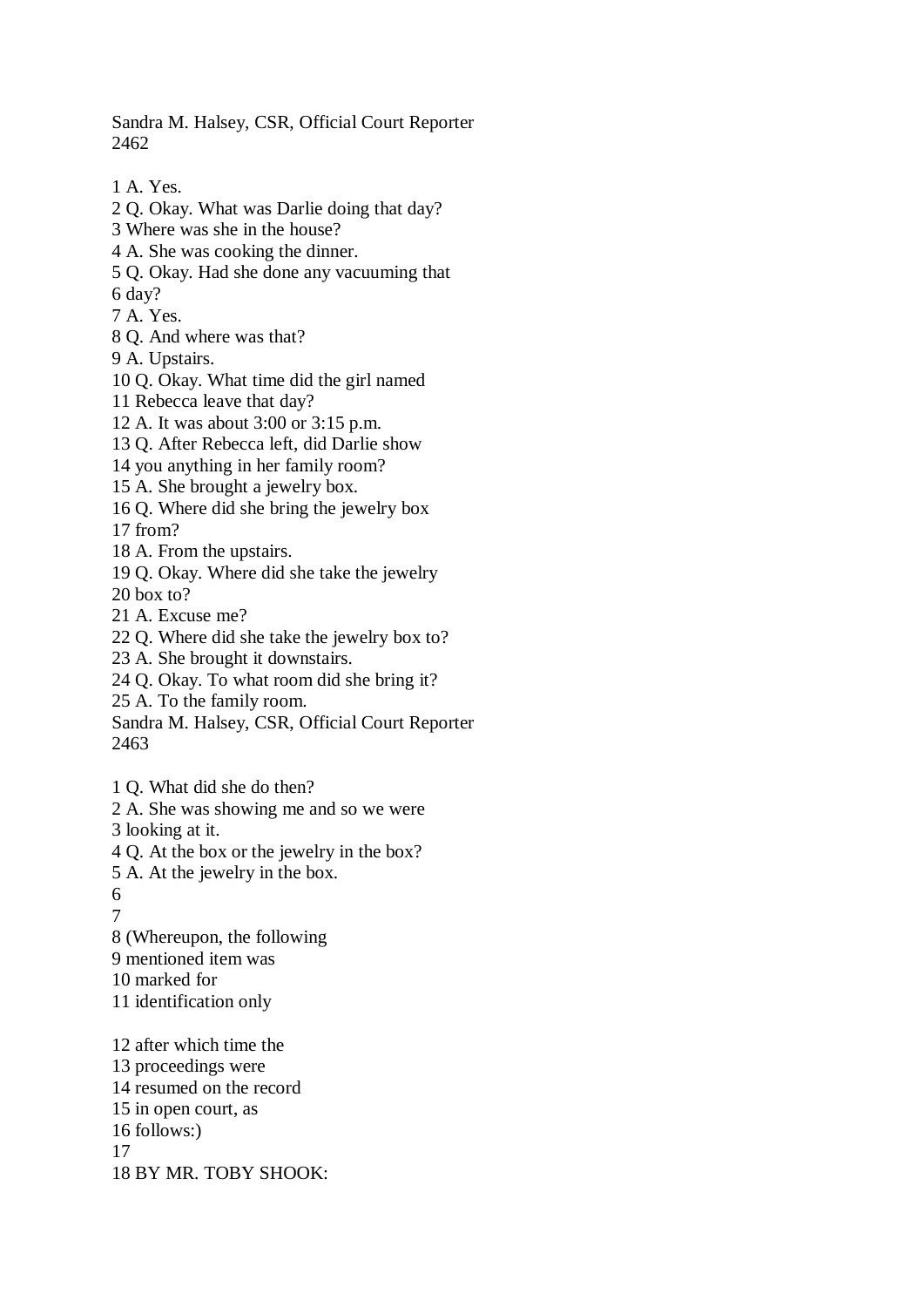19 Q. Okay. Let me show you what's been 20 marked as State's Exhibit 99-A. Is this a photo of the 21 jewelry box? 22 A. This is. 23 Q. Okay. And was it later placed in the 24 chair where we see it? 25 A. No. Sandra M. Halsey, CSR, Official Court Reporter 2464 1 Q. Where was the box when you left that 2 day? 3 A. The box was just by the armchair. 4 5 MR. TOBY L. SHOOK: We will offer 6 State's Exhibit 99-A. 7 MR. RICHARD C. MOSTY: No objection. 8 THE COURT: State's Exhibit 99-A is 9 admitted. 10 11 (Whereupon, the item 12 Heretofore mentioned 13 Was received in evidence 14 As State's Exhibit No. 99-A 15 For all purposes, 16 After which time, the 17 Proceedings were resumed 18 As follows:) 19 20 BY MR. TOBY L. SHOOK: 21 Q. And again, if you could point out for 22 the jury where the jewelry box is? 23 A. Now it is in the armchair. 24 Q. Did you talk with Darlie about the 25 jewelry that she had in the box? Sandra M. Halsey, CSR, Official Court Reporter 2465 1 A. Yes. 2 Q. And what did she tell you about the 3 jewelry? 4 5 MR. JOHN HAGLER: Your Honor, this is 6 all irrelevant under 401. 7 THE COURT: What is the relevance? 8 MR. TOBY L. SHOOK: Judge, we're about

9 to get into the relevancy about that.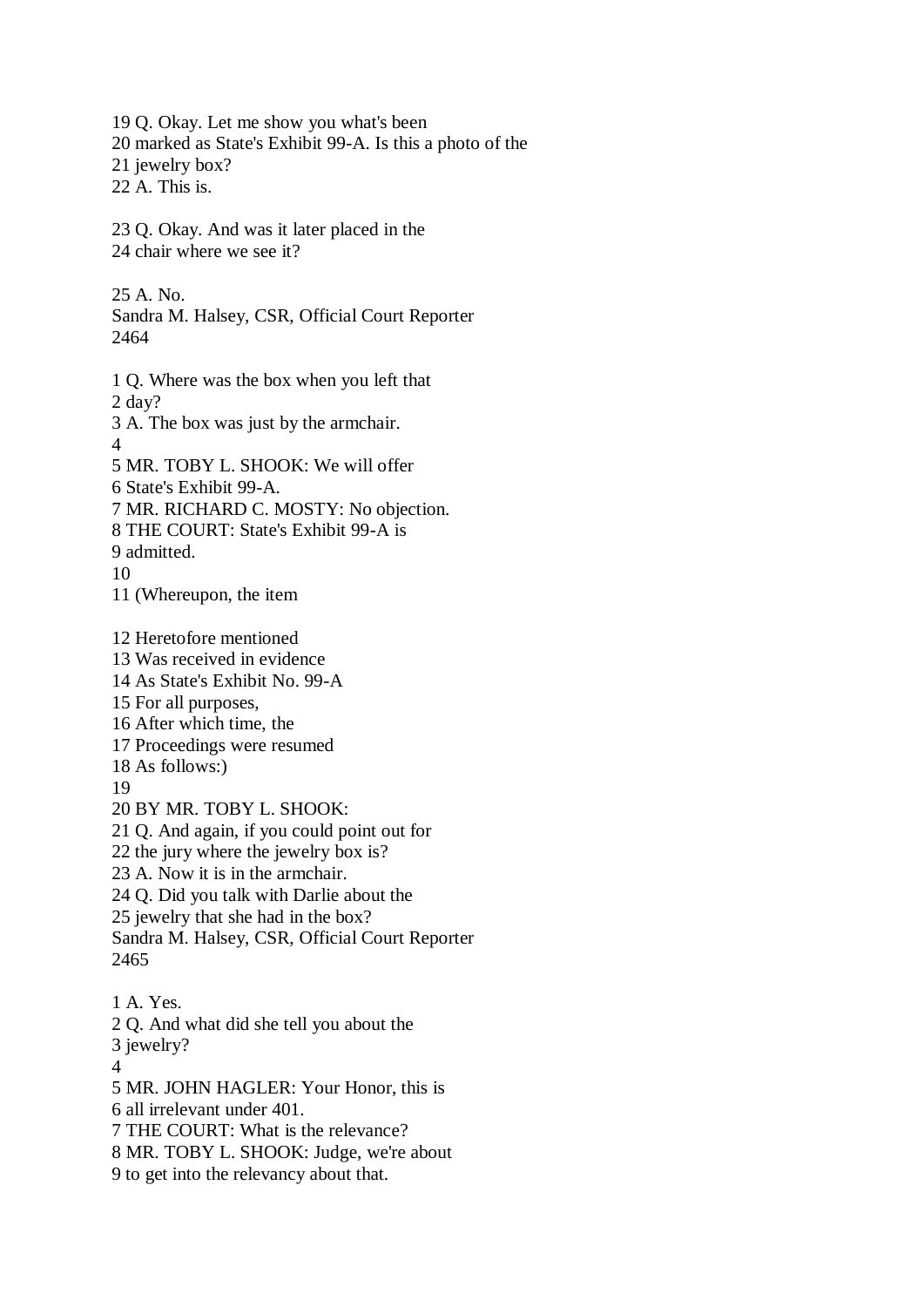10 THE COURT: All right. I'll let you 11 go a few more questions. Let's get right to the point, 12 please. It's getting late. 13 14 BY MR. TOBY L. SHOOK: 15 Q. What did she tell you about the 16 jewelry? 17 A. She was telling me about some of 18 the -- 19 20 MR. JOHN HAGLER: Your Honor, excuse 21 me, could we approach the bench? 22 THE COURT: Yes, sure. 23 24 (Whereupon, a short 25 Discussion was held Sandra M. Halsey, CSR, Official Court Reporter 2466 1 Off the record, after 2 Which time the 3 Proceedings were resumed 4 As follows:) 5 6 THE COURT: All right. Back on 7 record. If we could keep all of our questions on point, 8 please. Thank you. 9 10 BY MR. TOBY L. SHOOK: 11 Q. As she showed you the jewelry, did the 12 question of money come up? 13 A. She was telling me that she needed 14 \$10,000. 15 Q. Okay. And did she make a comment 16 about how much her jewelry was worth? 17 A. No, I didn't see any jewelry that was 18 expensive. 19 Q. Did you tell her anything about 20 selling her jewelry? 21 A. No, we didn't talk about this. 22 Q. Okay. What did you do with the 23 jewelry after she showed it to you? 24 A. There were also rings on the kitchen 25 counter, so she asked me to bring them. Sandra M. Halsey, CSR, Official Court Reporter 2467

1

2 (Whereupon, the following

3 mentioned item was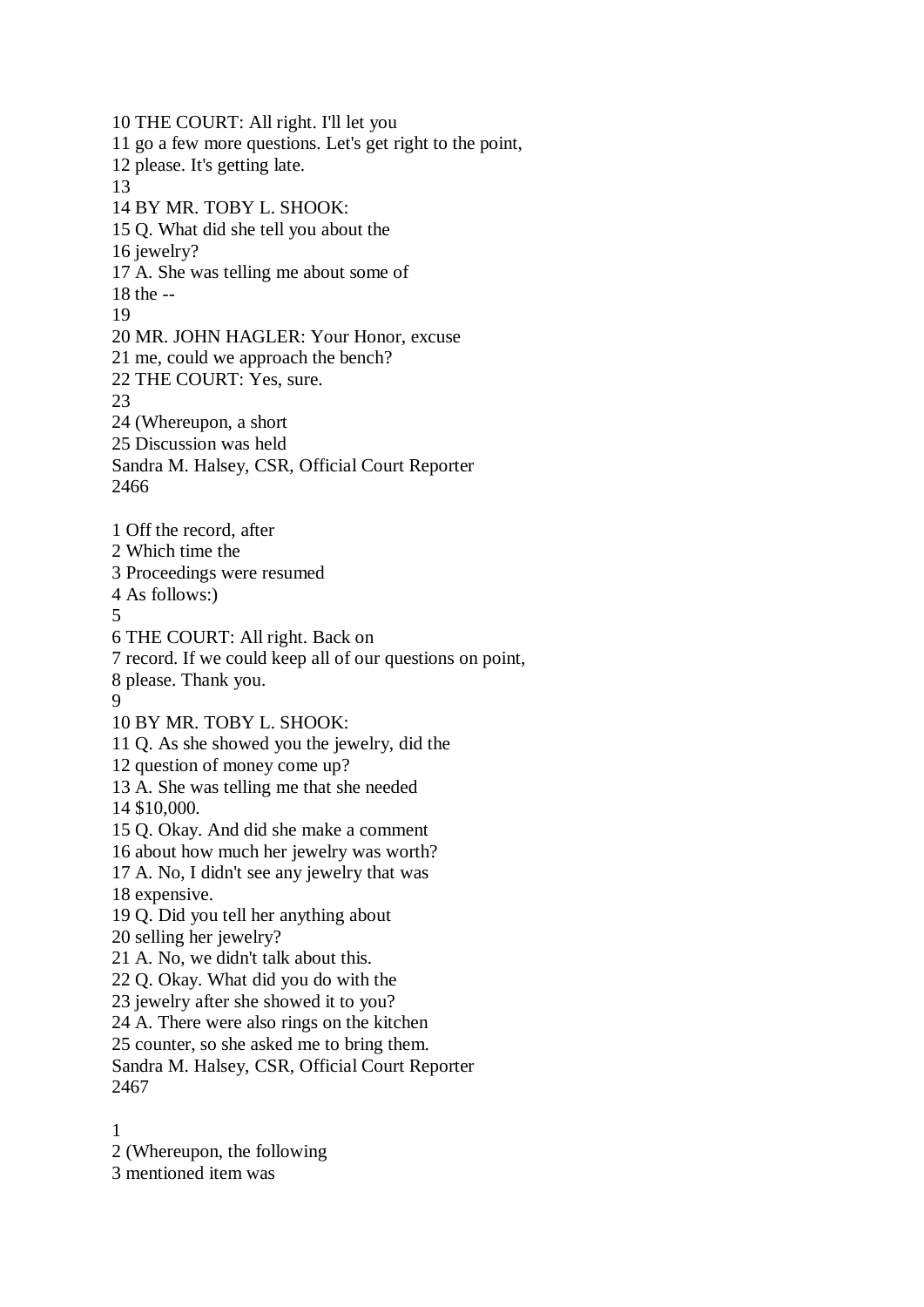4 marked for 5 identification only 6 after which time the 7 proceedings were 8 resumed on the record 9 in open court, as 10 follows:) 11 12 13 BY MR. TOBY SHOOK: 14 Q. Let me show you a photograph marked 15 State's Exhibit 99-B. Are those the rings you are 16 talking about on the counter? 17 A. Yes. 18 19 MR. TOBY L. SHOOK: We will offer 20 State's Exhibit 99-B. 21 MR. RICHARD C. MOSTY: No objection. 22 THE COURT: State's Exhibit 99-B is 23 admitted.  $24$ 25 (Whereupon, the item Sandra M. Halsey, CSR, Official Court Reporter 2468 1 Heretofore mentioned 2 Was received in evidence 3 As State's Exhibit No. 99-B 4 For all purposes, 5 After which time, the 6 Proceedings were resumed 7 As follows:) 8 9 BY MR. TOBY L. SHOOK: 10 Q. Showing the photograph 99-B, are these 11 the rings you took from the counter? 12 A. Yes. 13 Q. And had you seen these rings there all 14 day on Wednesday? 15 A. Yes. 16 Q. Okay. After you took the rings to 17 Darlie, what did you do with them? 18 A. I handed them to Darlie and she look 19 at them and she gave me them and she told me to put them 20 in the same place I took them from. 21 Q. And did you do that? 22 A. Yes. 23 Q. What time did you leave that day? 24 A. At 5, after 5 p.m.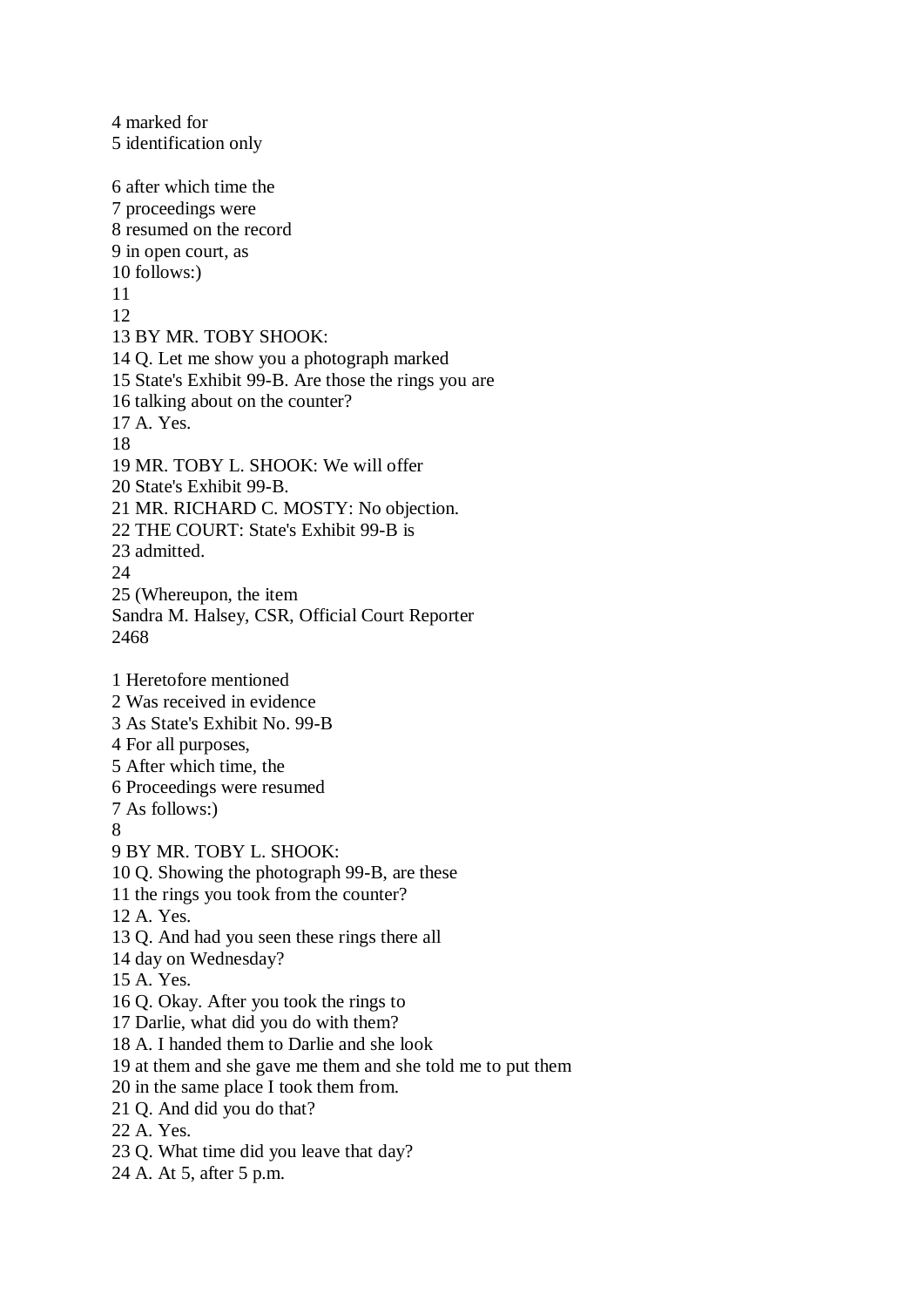25 Q. And who picked you up? Sandra M. Halsey, CSR, Official Court Reporter 2469

1 A. My daughter took me home.

2 Q. Okay. As you left Darlie's house, did

3 you see another car?

4 A. Yes, I saw a black sport car.

5 Q. And where was the black sports car?

6 A. It was coming from the left side.

7 Q. And what did the car do?

8 A. The car stopped for a while and the

9 second person entered the car.

10 Q. Okay. And where were you when this

11 happened?

12 A. I was with my daughter by the car.

13 Q. Okay. And was your car in front of

14 Darlie's house?

15 A. Yes.

16 Q. Okay. What did the black sports car

17 do then?

18 A. It passed by very quickly, that even I

19 got frightened a little.

20 Q. Okay. And could you describe the men

21 or the man you saw in the car?

22 A. I didn't see the driver in the car,

23 but I saw the person on the right side of the car.

24 Q. What did he look like?

25 A. It was young, maybe Mexican, it was

Sandra M. Halsey, CSR, Official Court Reporter 2470

1 dark face, maybe a black face.

2 Q. Okay. Now later that next day in the

3 early morning hours, did you all receive a phone call?

4 A. Excuse me?

5 Q. That next day in the morning hours,

6 did you receive a phone call?

7 A. Yes.

8 Q. Okay. And did your daughter leave the

9 house soon after that?

10 A. Yes.

11 Q. You learned what happened over at the

12 house, that a murder happened at the house; is that

13 right?

14 A. Yes, at 3:00 o'clock.

15 Q. Okay. A couple of days later, did you

16 and your daughter go to the Rowlett Police Department?

17 A. Excuse me?

18 Q. A couple of days later, one or two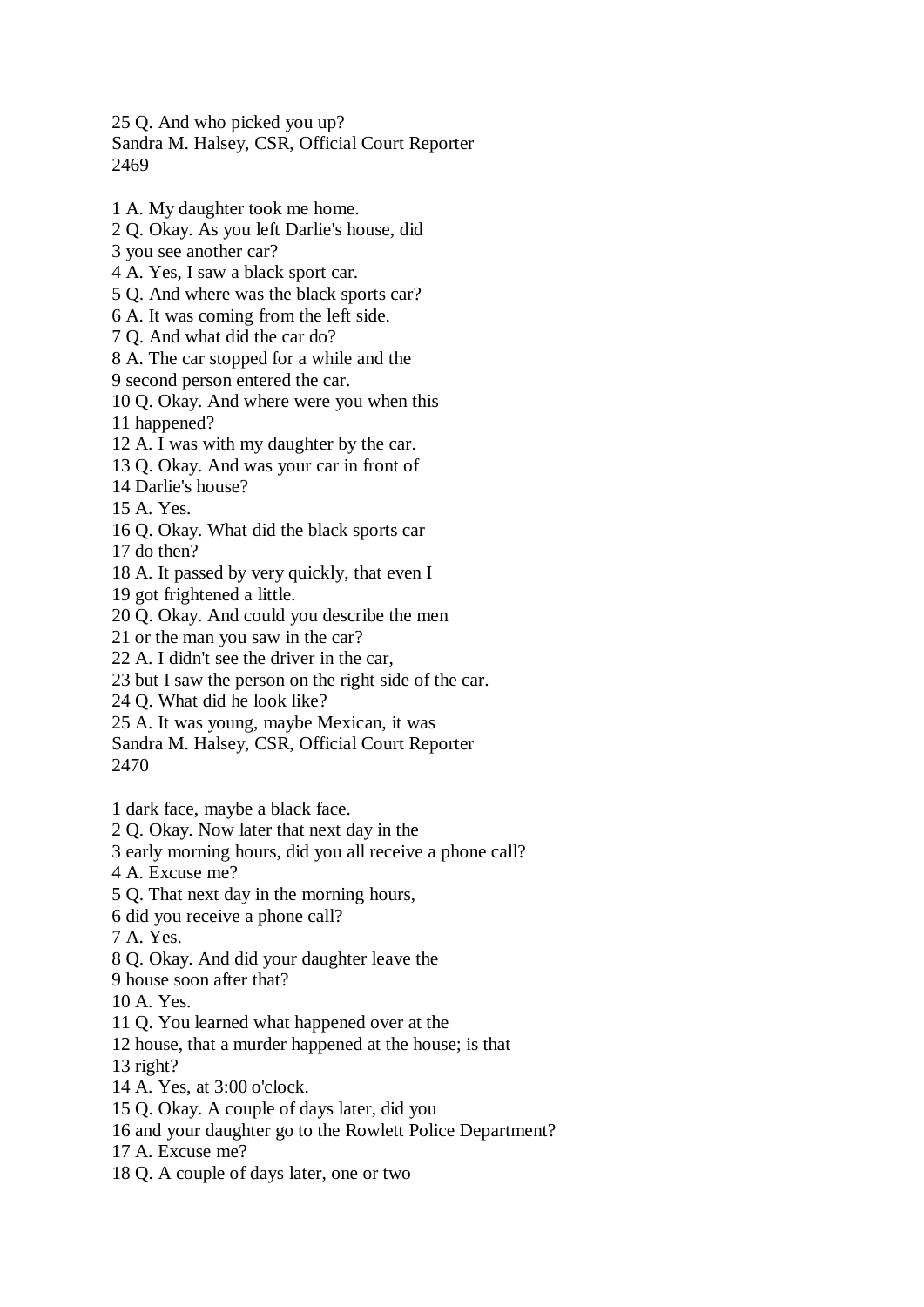19 days later, did you and your daughter go to the Rowlett 20 Police Department? 21 A. Yes. 22 Q. And did you tell the police about this 23 car that passed you in front of Darlie's house? 24 A. Yes. 25 Q. And did you tell them, or did your Sandra M. Halsey, CSR, Official Court Reporter 2471 1 daughter tell them? 2 A. I told them. 3 Q. Okay. Did you tell them about another 4 occasion that you saw a black car? 5 A. Yes. 6 Q. Okay. And what day was it that you 7 saw that car? 8 A. It was a week after I came here and 9 when I went to Darlie's house for dinner. 10 Q. Would that be back in April then? 11 A. Yes. 12 Q. And where did you see the black car 13 then? 14 A. It was coming from the same side. 15 Q. Okay. And in front of Darlie's house? 16 A. Yes, it was just following -- the car 17 was driving on the street. 18 Q. Did you tell the police about seeing 19 that car? 20 A. Yes. 21 Q. And did you see the driver of that car 22 on that day in April? 23 A. No. 24 Q. Do you know if these were the same car 25 or different cars? Sandra M. Halsey, CSR, Official Court Reporter 2472 1 A. One was sports car and the other was 2 also sports car. 3 Q. Are those the only two times you have 4 seen a dark car over there at Darlie's house? 5 A. Yes. 6 7 MR. TOBY SHOOK: Okay. That's all the 8 questions, Judge. 9 THE COURT: Thank you. Anything, Mr. 10 Mosty? 11 MR. RICHARD C. MOSTY: Yes, sir. 12 THE COURT: All right.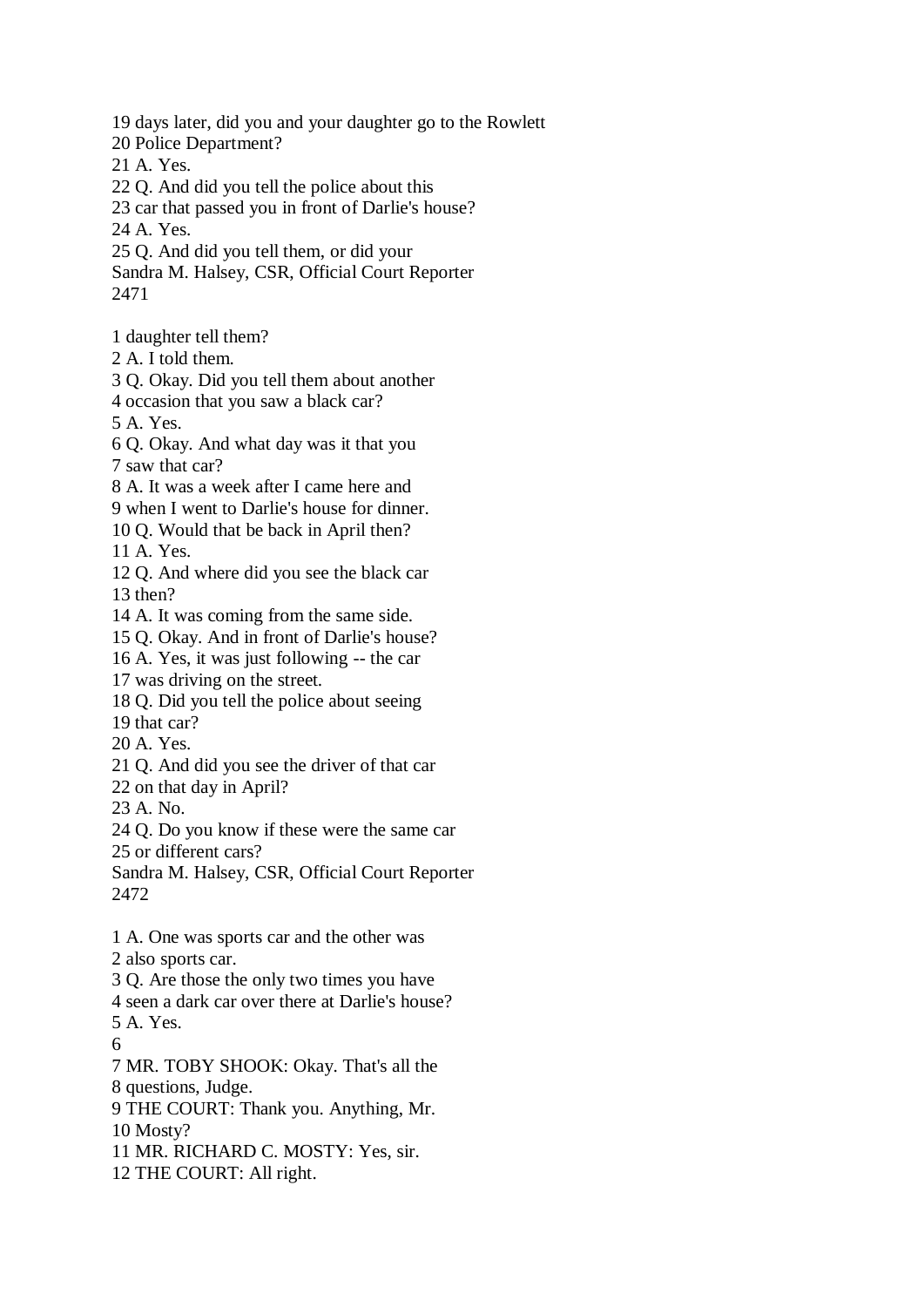13 14 CROSS EXAMINATION 15 16 BY MR. RICHARD C. MOSTY: 17 Q. Is it Miss Czaban? 18 A. Czaban. 19 Q. Miss Czaban, you have understood the 20 questions in English, have you not? 21 A. Yes. 22 Q. All of the questions that Mr. Shook 23 asked you, you understood in English, didn't you? 24 A. No, not everything. 25 Q. Not everything? Most of them you did? Sandra M. Halsey, CSR, Official Court Reporter 2473

- 1 A. Yes.
- 2 Q. And you were able to answer some of
- 3 them even before they had been interpreted into Polish?

4 A. Yes.

- 5 Q. When you went down to the police
- 6 department to tell your story, did you need an

7 interpreter?

8 A. No, because there was not so many

9 questions.

10 Q. Was the police officer able to ask you

11 questions?

12 A. Yes.

13 Q. And you understood those questions?

14 A. Not everything, because my daughter

15 was helping me.

16 Q. What was the police officer's name?

17 A. I don't know because I wasn't

18 interested in that.

19 Q. Did the police officer write things

- 20 down as you talked to him?
- 21 A. Yes.

22

23 MR. RICHARD C. MOSTY: May I have a

24 brief moment to confer with the State's attorney?

25 THE COURT: Yes. Sure.

Sandra M. Halsey, CSR, Official Court Reporter 2474

1

2 (Whereupon, a short

3 Discussion was held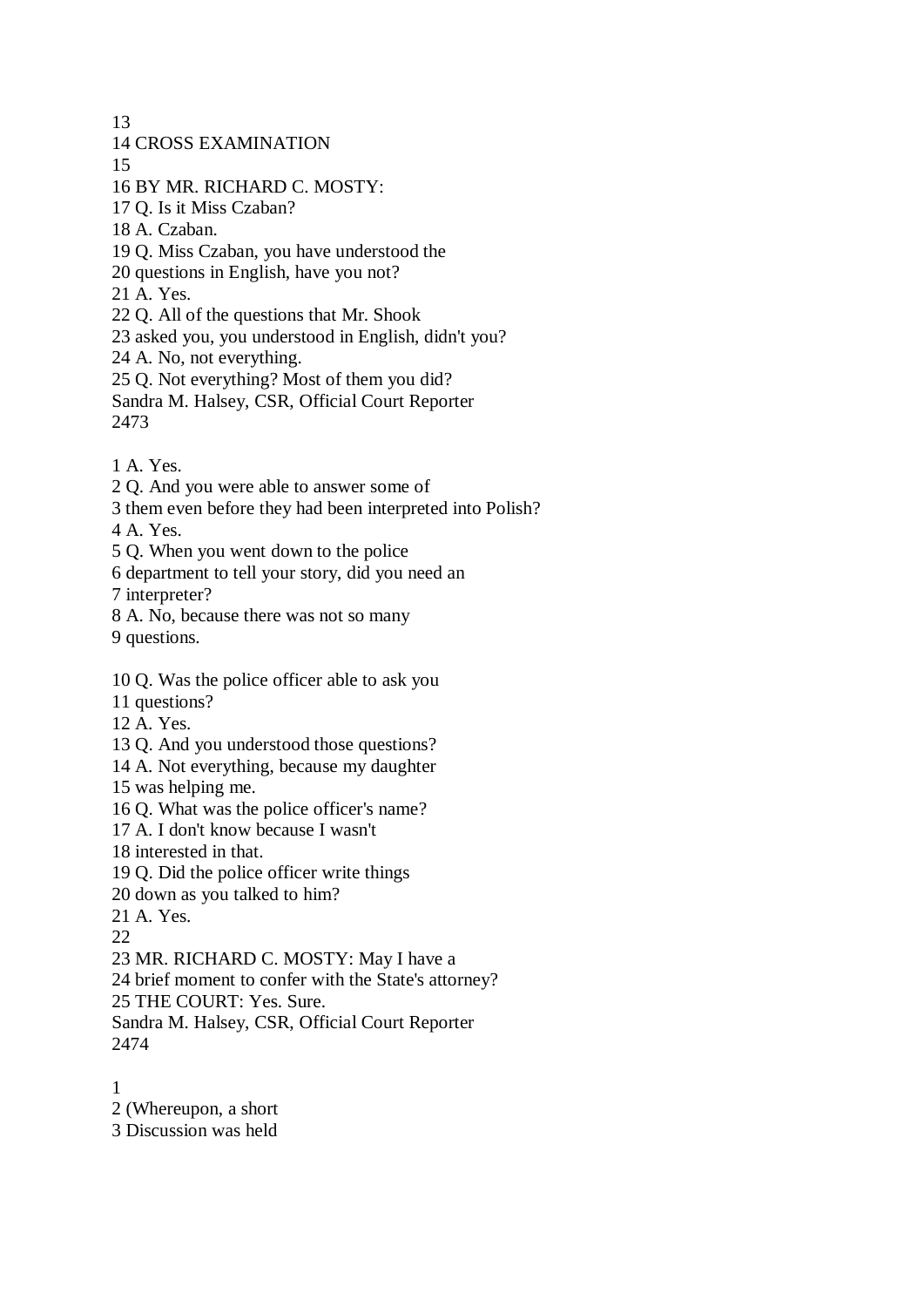5 Which time the 6 Proceedings were resumed 7 As follows:) 8 9 BY MR. RICHARD C. MOSTY: 10 Q. Miss Czaban, then you told the police 11 officer that you had seen black cars on two occasions at 12 the Routier residence? 13 A. About what car do you -- are you 14 talking about? 15 Q. Let me move over here so the 16 interpreter doesn't have to spin in circles. 17 18 THE INTERPRETER: Okay. Thank you 19 very much. 20 21 BY MR. RICHARD MOSTY: 22 Q. You went to the police department a 23 couple of days after this incident? 24 A. Yes. 25 Q. And at that time you told the police Sandra M. Halsey, CSR, Official Court Reporter 2475 1 officer that on two different occasions you had seen 2 black cars? 3 A. It was the same street. I saw the 4 cars on the same street. One was driving very fast and 5 the other time it was driving slower. 6 Q. These are two separate occasions? 7 A. Yes. 8 Q. And were these cars in the alleyway 9 behind the house? 10 A. Yes. 11 Q. Both times in the alley? 12 A. Yes. 13 Q. Okay. And you thought this was 14 suspicious, didn't you? 15 A. When it happened, everything, then I 16 started to think and I thought maybe somebody was 17 watching, maybe somebody was around, so it started to 18 interest me. It concerned me. 19 Q. Right. Those cars had the appearance 20 of somebody watching the Routier home? 21 A. I didn't say exactly this. I meant 22 that I was concerned because the street was very narrow 23 and there are children, and I was concerned that the cars

4 Off the record, after

24 were driving so fast.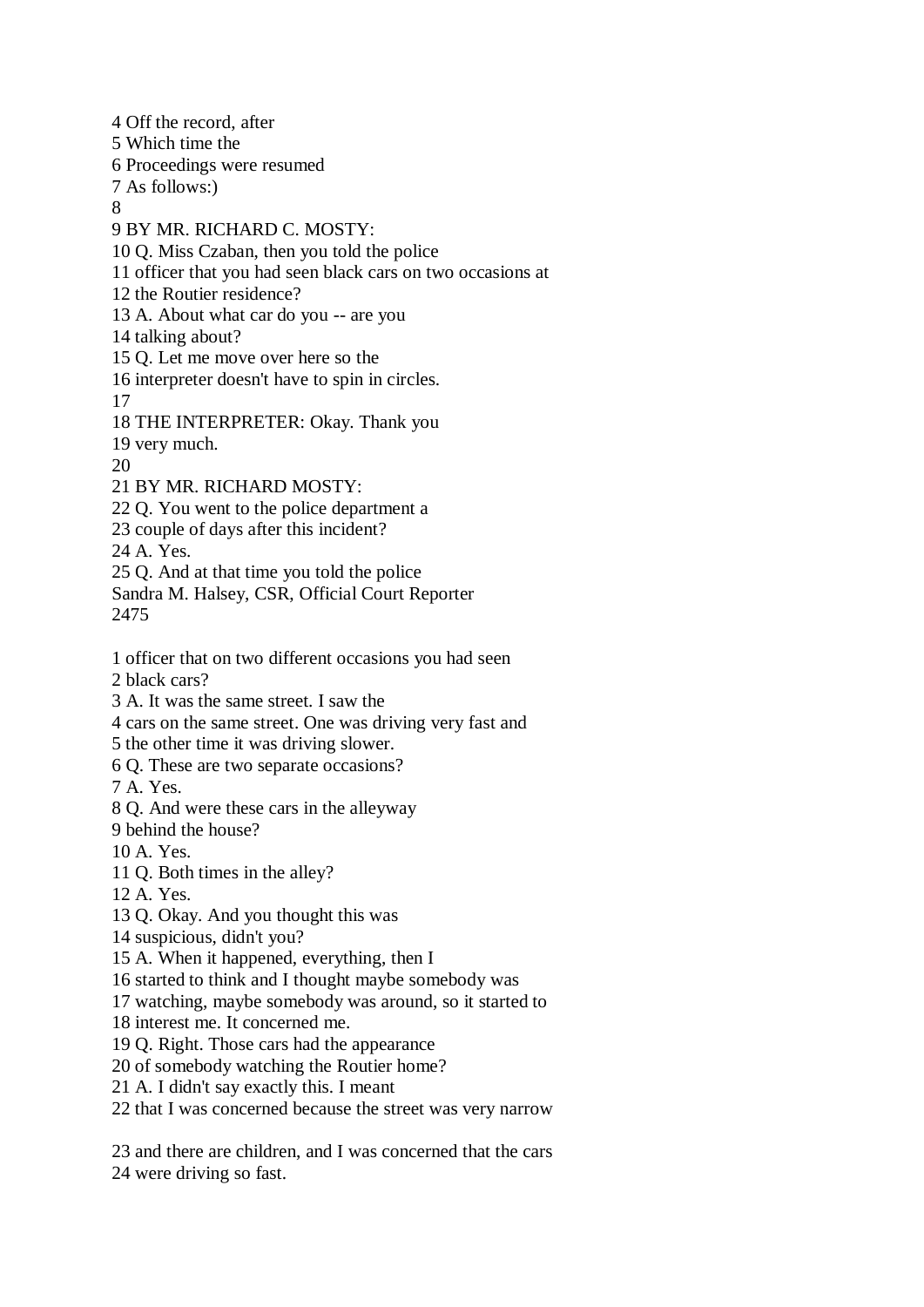25 Q. Okay. So you went to the police

Sandra M. Halsey, CSR, Official Court Reporter 2476

1 department two days after the incident to report unsafe 2 driving? 3 A. I just simply said what I saw. 4 Q. Well, you weren't concerned about the 5 children -- but two days after this incident you were 6 concerned that these were suspicious cars, weren't you? 7 A. Excuse me, sir, could you repeat the 8 question? 9 Q. Two days after the incident you went 10 to the police because you thought these were suspicious 11 cars?

12 A. It was suspicious because I thought

13 how come that on such a narrow street the cars are

14 driving so fast. So, I was concerned about those cars.

15 Q. Okay. So you concerned about how fast

16 those cars were driving?

17 A. Yes, because they, one car almost hit

18 my daughter, Basia.

19 Q. Okay. And so, you thought you needed

20 to report that driving to the police?

21 A. The police was asking me if I saw any 22 cars.

23 Q. Did the policeman call you and ask you

24 to come down to the station?

25 A. Yes.

Sandra M. Halsey, CSR, Official Court Reporter 2477

1 Q. Okay. And he asked you if you saw any

2 cars driving unsafely?

3 A. Yes.

4 Q. That is what he asked you?

5 A. Well, no. He just asked me if I have

6 not seen any cars.

7 Q. Okay. He just said, "Tell me every

8 car you have seen on that street?"

9 A. No.

10 Q. No? What did he ask you? In the best

11 you can recall, exactly what were his words?

12 A. I said, in this way: "When I left,

13 and with my daughter we were by the car, and the car was 14 driving and that car was driving very fast." And I told 15 the policeman that I saw the car that was driving very 16 fast.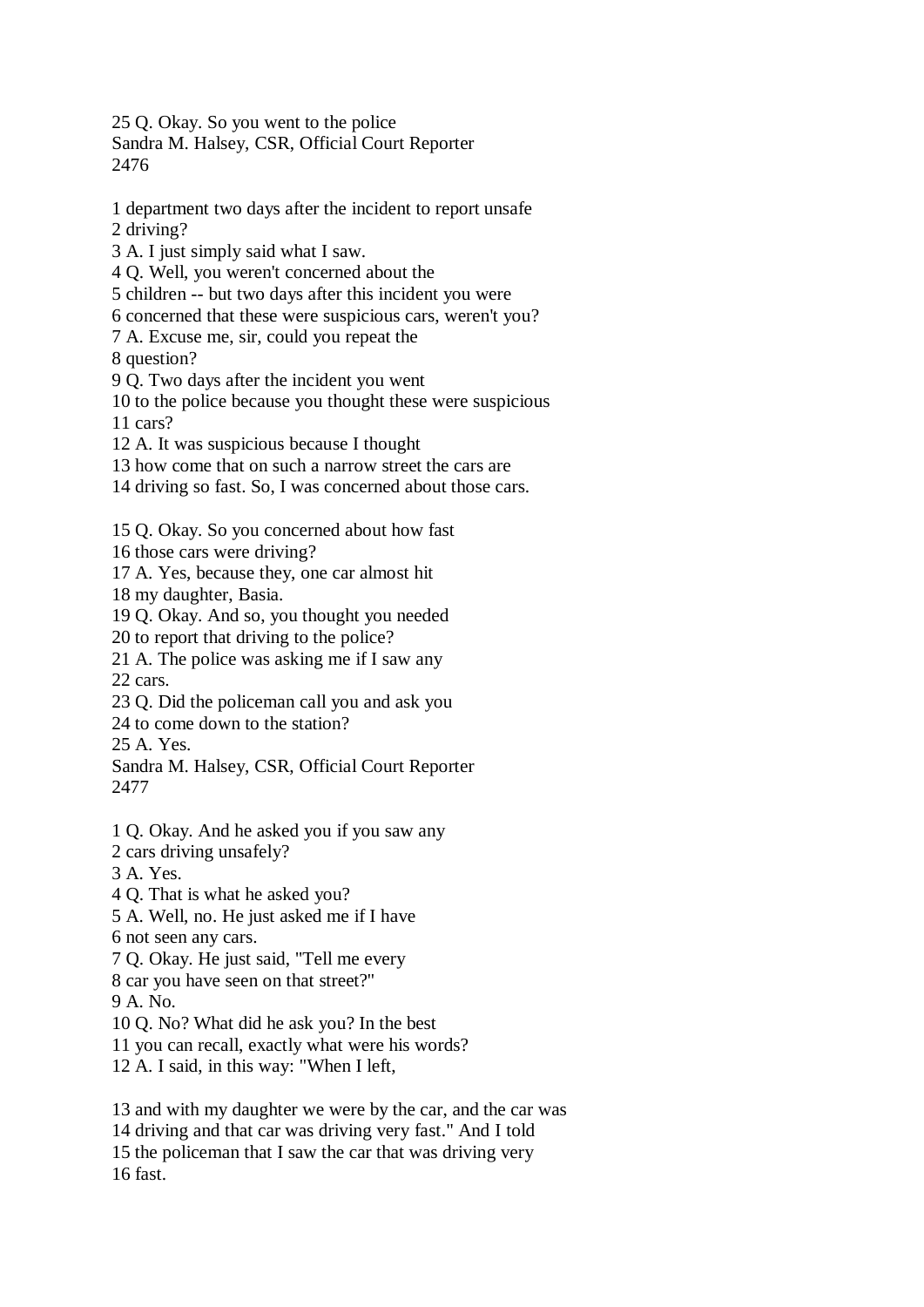17 Q. When you first saw the car, was it 18 sitting still? 19 A. Excuse me, sir? 20 Q. When you first saw the car, was it 21 sitting still? 22 A. Sitting? You mean standing? 23 Q. Standing still. 24 A. First time not. 25 Q. It was -- Sandra M. Halsey, CSR, Official Court Reporter 2478 1 A. And the second time I saw as there was 2 somebody was entering the car, sit down and they left. 3 Q. Okay. Well, let's talk about the 4 second time. Is that the time that the car was driving 5 too fast? 6 A. Yes. 7 Q. And they drove down the alley? 8 A. Excuse me, sir. Could you clarify the 9 word alley? 10 Q. The street behind the house? 11 A. Oh, no, no. 12 Q. Where was the car when the people got 13 in it? 14 A. In the front. 15 Q. Okay. The house was in front -- the 16 car was in front? 17 A. No. Behind the house. 18 19 THE COURT: Ask the witness to get 20 down and point, if that is satisfactory to both sides. 21 MR. RICHARD C. MOSTY: Well, I sort of 22 enjoy being confused myself. 23 24 BY MR. RICHARD C. MOSTY: 25 Q. But, let me show you, ma'am -- Sandra M. Halsey, CSR, Official Court Reporter 2479 1 A. Yes. 2 Q. -- Exhibit 8. This is an aerial 3 photograph of the house.

- 4 A. Yes.
- 5 Q. All right. Now, now let be clear.
- 6 A. I speak Polish.
- 7 Q. I'm talking about the second time you
- 8 saw the car, the day before the murders? What time was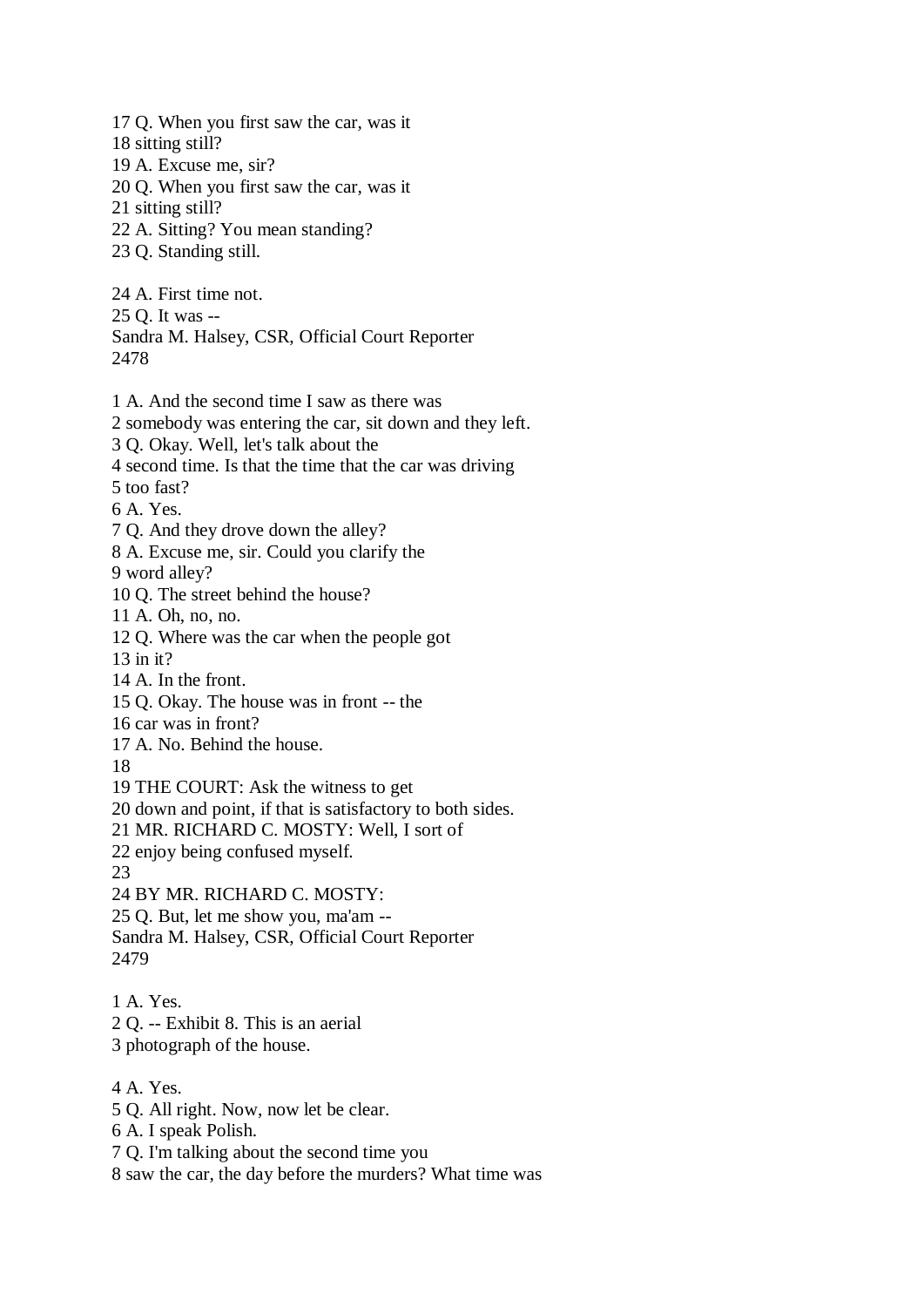9 it?

- 10 A. About 5:15.
- 11 Q. Okay. And you were leaving the house
- 12 with your daughter?
- 13 A. Yes.
- 14 Q. When you first saw the car, you saw
- 15 one man in it and one man getting in it?
- 16 A. Yes.
- 17 Q. So the car was stopped?
- 18 A. It wasn't exactly completely was

19 standing. It wasn't turned off. The engine wasn't

- 20 turned off.
- 21 Q. Okay. It was not moving forward?
- 22 A. No.
- 23 Q. All right. We're getting there. When
- 24 you saw the car when the man was getting in it, where was

25 the car?

Sandra M. Halsey, CSR, Official Court Reporter 2480

- 1 A. Right there.
- 2 Q. Could you point on the map?
- 3 A. There is garage -- this way here,
- 4 here, here, sir.
- 5 Q. All right. It was sitting on the --
- 6 A. Right here. More over there.
- 7 Q. Okay.
- 8 A. Um-hum. (Witness nodding head
- 9 affirmatively).
- 10 Q. So it was behind the house, but on the
- 11 street?
- 12 A. On the street -- see, because like --
- 13
- 14 THE COURT: Ma'am, speak only in
- 15 Polish.
- 16 THE WITNESS: Yes. Because when I
- 17 left the house, so I was very comfortable and I just
- 18 walked a little on the sidewalk.
- 19
- 20 BY MR. RICHARD C. MOSTY:
- 21 Q. Okay. So the car is over here?
- 22 A. Yes.
- 23 Q. Let me show the jury where you pointed
- 24 to. (Showing to each juror.)
- 25 Okay. Now, then, after the car was
- Sandra M. Halsey, CSR, Official Court Reporter
- 2481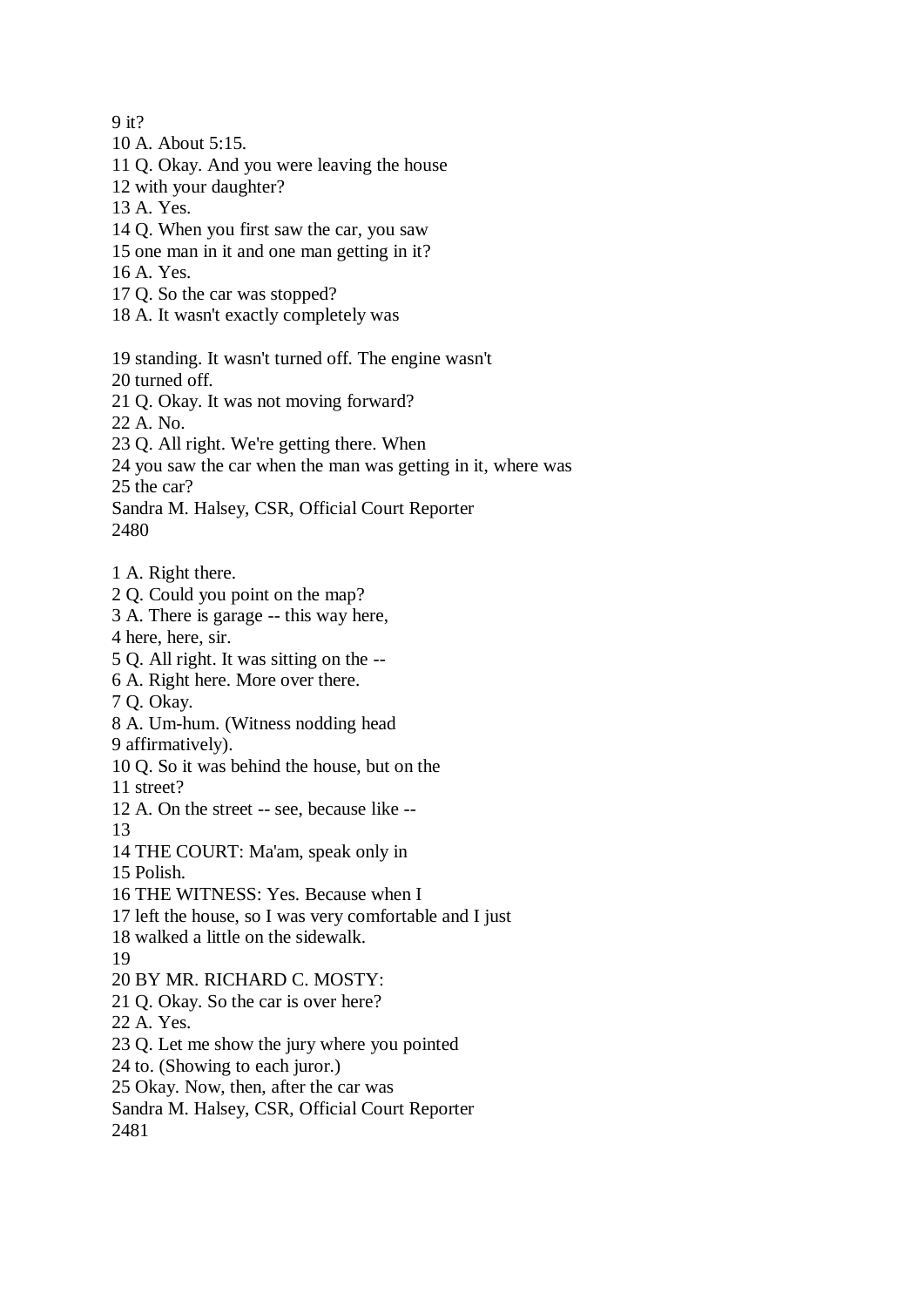1 stopped and after the man got in it, then the car drove 2 off at an unsafe speed?

3 A. Yes.

4 Q. Like they were in a hurry?

5 A. I have seen very often car driving so

6 fast, but on such a street I just told them that they

7 should not drive so fast.

8 Q. You told these men that?

9 A. I told my daughter.

10 Q. Oh, okay. But you thought it was

11 unusual that that car drove off that fast?

12 A. I was on the street two or three

13 times, so I don't know. I don't know how the cars are

14 driving there on the street.

15 Q. Okay.

16 A. But there was a young one, young man.

17 Q. Driving?

18 A. The one that was driving the car, I

19 have not seen. I saw just the one that was sitting by

20 the driver.

21 Q. Okay. And which way did this car go?

22 A. Here, like this.

23 Q. It came around the Routier house?

24 A. No, not here, not here.

25

Sandra M. Halsey, CSR, Official Court Reporter

2482

1 THE COURT: Ma'am, speak only in

2 Polish.

3 THE INTERPRETER: The witness has a

4 problem, because she says, "I cannot see this." And she

5 wants to explain.

6 THE COURT: Well, I think, Mr. Mosty,

7 if you would get someone to hold that, and have her step

8 down so she can see it. Mr. Hagler or somebody can hold

9 it.

10 MR. RICHARD C. MOSTY: All right.

11 Ma'am, would you step down there, please? All right.

12 THE COURT: Step down, please, and

13 just point for them.

14 MR. RICHARD MOSTY: Ma'am, excuse me, 15 you all are going to have to sort of move so that the

16 people can see behind you. You need to stand to the 17 side.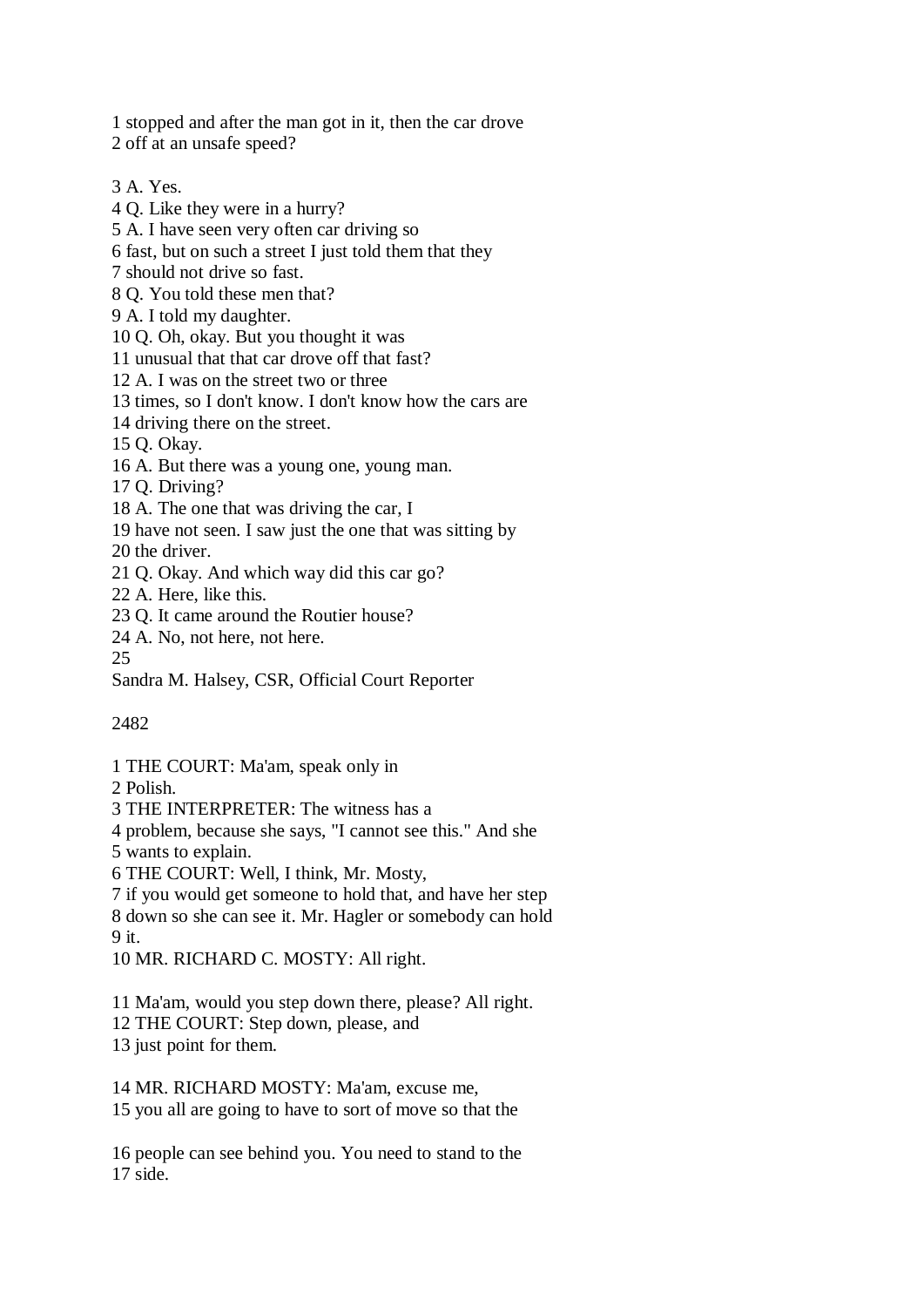18 THE WITNESS: Okay.

19

20 BY MR. RICHARD C. MOSTY:

21 Q. Okay. Now, when I make that -- I made

22 the motion going like this, didn't I?

23 A. It was coming from this way. Not from

24 this street.

25 Q. Why do you point that out so much that

Sandra M. Halsey, CSR, Official Court Reporter 2483

1 it wasn't on that street?

2 A. Because I didn't know that there was a

3 street. I even did not know that there was a street,

4 only my daughter just told me that there was a street.

5 Q. Where was your daughter's car parked?

6 A. Here.

7 Q. On the street?

8 A. Yes.

9 Q. So you are saying your daughter had

10 left the house out the back door?

11 A. No, by front door.

12 Q. Okay. How did you and your daughter

13 happen to be back over by -- on the back side of the

14 house?

15 A. How can you say we were on the back

16 when the daughter was coming from here. We were here and

17 the car was driving over there.

18 Q. So you were in your car when you saw

19 this car?

20 A. No. No, I was in this street.

21 Q. You were in the street? Where in the

22 street?

23 A. Which one was driving? I went -- I

24 was going on the driveway.

25 Q. Okay.

Sandra M. Halsey, CSR, Official Court Reporter 2484

1 A. Yeah, going here, my daughter. My

2 daughter was following me just a little behind me, and I

3 standed over there, and then I saw the car coming from

4 the side.

5 Q. So, you walked out of the house

6 through the front door?

7 A. Yes. 8 Q. And your daughter's car, was it parked 9 right in front of the house? 10 A. Yes.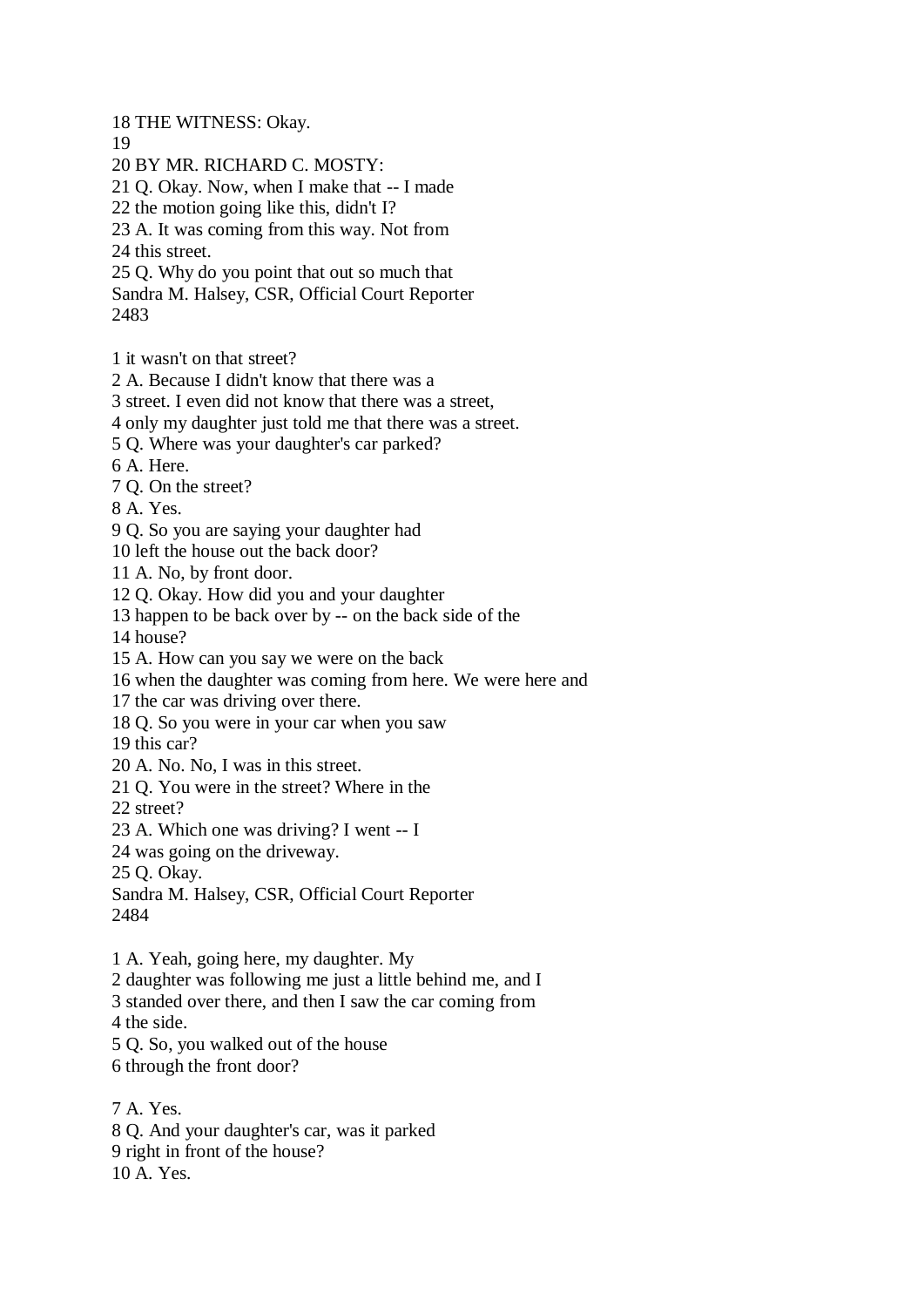11 Q. And you saw this black car drive down

12 this street at an unsafe speed?

13 A. Yes.

14 Q. Okay. Now, let's talk about the --

15 well first, how many times have you ever been to the

16 Routier house?

17 A. I think about four times.

18 Q. Okay. About four times. And on two

19 of those occasions, you have seen black cars?

20 A. Yes, because I always look at the cars

21 when they are driving.

22 Q. All right. And in April, you saw a

23 black car out there?

24 A. Yes.

25 Q. And you thought it was suspicious?

Sandra M. Halsey, CSR, Official Court Reporter 2485

1 A. No. I only just said that I saw the

2 car that was driving so fast.

3 Q. Two cars, two black cars driving too

4 fast?

5 A. Yes.

6 Q. Did you ever see any other color cars

7 driving too fast on that street?

8 A. I think, yes.

9 Q. You didn't report those to the police

10 though?

11 A. No, because just when the police asked

12 me about what I saw, I just simply said that I saw this.

13 Q. And so the only two cars that were

14 important enough to describe to the police were the two

15 black ones?

16 A. Yes.

17 Q. The first car that you saw, was it

18 also parked when you first saw it?

19 A. No.

20 Q. It was driving?

21 A. Yes, it was driving this way.

22 Q. And did you say it was driving very

23 slow?

24 A. No. Very quickly.

25 Q. It was driving very quickly?

Sandra M. Halsey, CSR, Official Court Reporter 2486

1 A. Yes. 2 Q. All right. I'm about to give up on 3 the cars.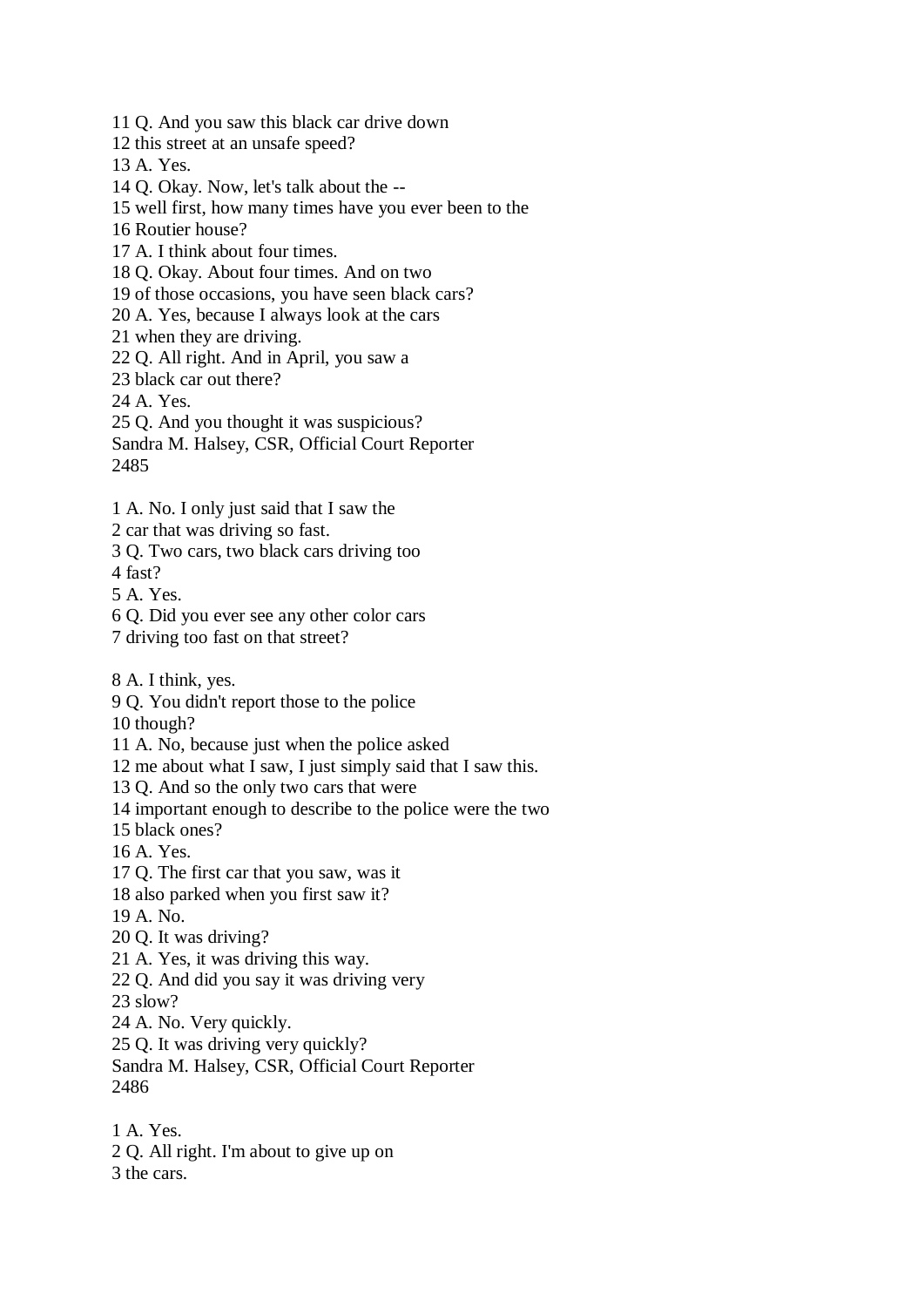4 A. Okay. I tell them what I saw, sir. 5 Q. Okay. You described only two 6 incidents of the four times you were there, and you 7 described two black cars? 8 A. Yes. 9 Q. Okay. Let's move on to something 10 else. 11 12 MR. RICHARD MOSTY: Ma'am, I'll try it 13 over here. 14 15 (Whereupon, the witness 16 Resumed the witness 17 Stand, and the 18 Proceedings were resumed 19 On the record, as 20 Follows:) 21 22 BY MR. RICHARD MOSTY: 23 Q. Did you tell anyone else about those 24 cars, other than the police? 25 A. To my daughter, my daughter and you. Sandra M. Halsey, CSR, Official Court Reporter 2487 1 Q. Did you ever tell Mrs. Routier that 2 you had seen a suspicious car in the alley? 3 A. Excuse, me, sir, could you repeat?

4 Q. Did you ever tell Mrs. Routier that

5 you had seen a suspicious car in the alley?

6 A. One time to her husband, when he came 7 from work.

8 Q. And I didn't mean to use the word

9 alley, I don't want to go down that street again. You

10 reported to Mr. Routier that you had seen a suspicious

11 car near their house?

12 A. I didn't see him at all and I didn't

13 talk to him when I was at the cemetery.

14 Q. Did you ever tell Mr. Routier that you

15 had seen a suspicious car near their house? 16 A. No.

17 Q. I thought you just said you did?

18 A. No. I only told my daughter, and my

19 daughter told Darlie in the hospital.

20 Q. Okay. You told your daughter that you

21 had seen a suspicious car near the Routier's house?

22 A. I told my daughter on such a street

23 the cars should not drive in this way.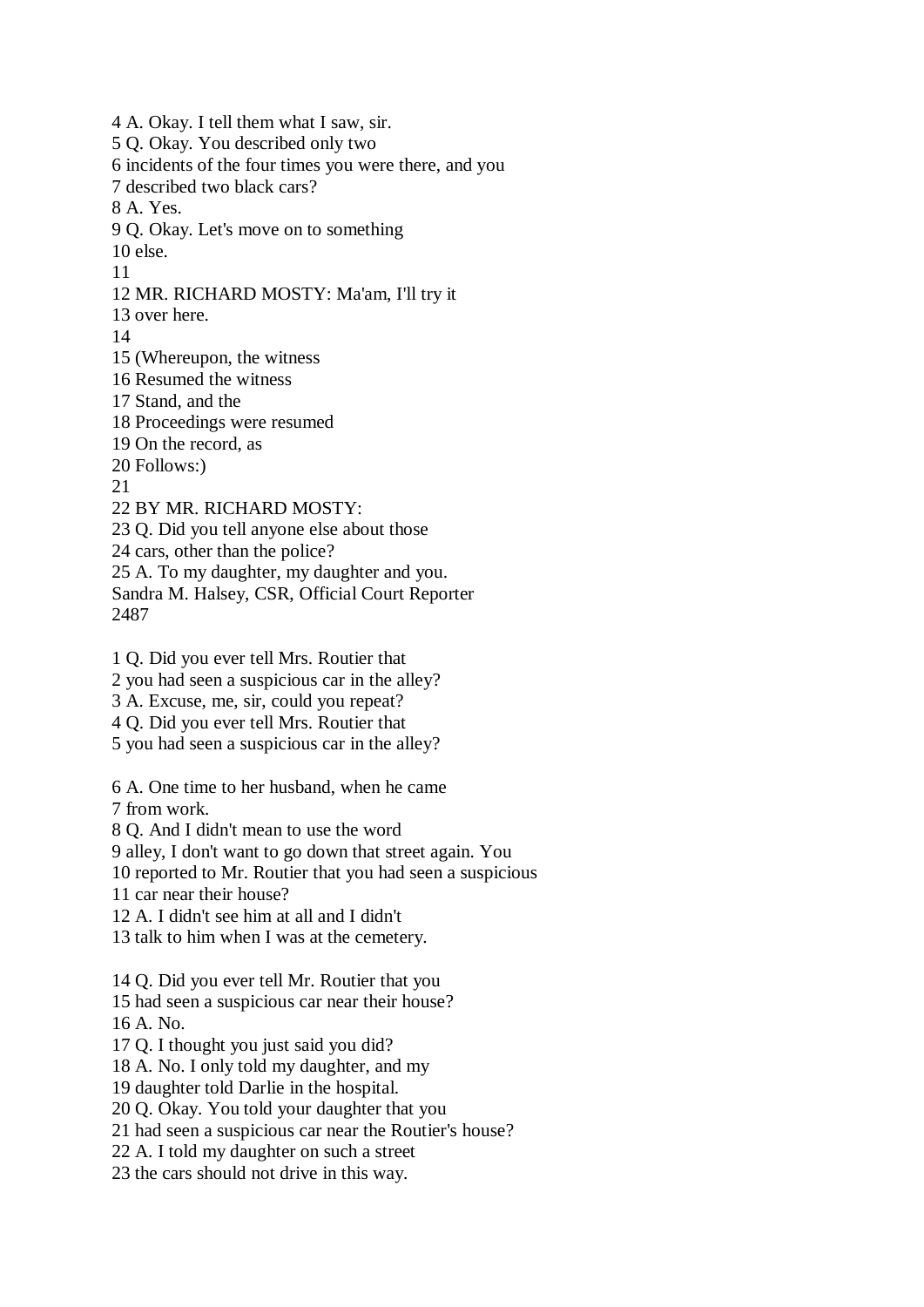24 Q. And you wanted your daughter to go 25 tell Mrs. Routier that in the hospital? Sandra M. Halsey, CSR, Official Court Reporter 2488

1 A. No, I didn't want my daughter to go to

2 the hospital.

3 Q. Did you ever see any people, any

4 suspicious people in the alley?

5 A. I didn't walk on those street.

6 Q. So you never saw any suspicious

7 persons on the street?

8 A. No, never, never.

9 Q. Now, when you looked at this jewelry,

10 what had you been doing right before that?

11 A. Excuse me, sir, before that, right?

12 Q. Before that.

13 A. I was -- I put the laundry on the

14 kitchen.

15 Q. Were you watching TV with Mrs.

16 Routier?

 $17 \text{ A}$ . No.

18 Q. Do you have a lot of jewelry?

19 A. Well, no.

20 Q. Okay. Did you start to answer the

21 last question in English?

22

23 THE COURT: Let's answer everything in

24 Polish like we agreed to do. Next question.

25 MR. RICHARD C. MOSTY: Well, there is Sandra M. Halsey, CSR, Official Court Reporter 2489

1 a bit of a problem, your Honor. 2 THE WITNESS: I'm sorry. 3 THE COURT: Please speak only in 4 Polish, ma'am. 5 THE WITNESS: Okay. 6 THE COURT: Thank you. Go ahead. 7

8 BY MR. RICHARD C. MOSTY:

9 Q. Do you have a lot of jewelry?

10 A. I don't care to answer this question.

11 Q. You don't care to answer that

12 question?

13

14 THE COURT: Ma'am, please answer the

15 question if you know the answer.

16 THE WITNESS: I don't have a lot.

17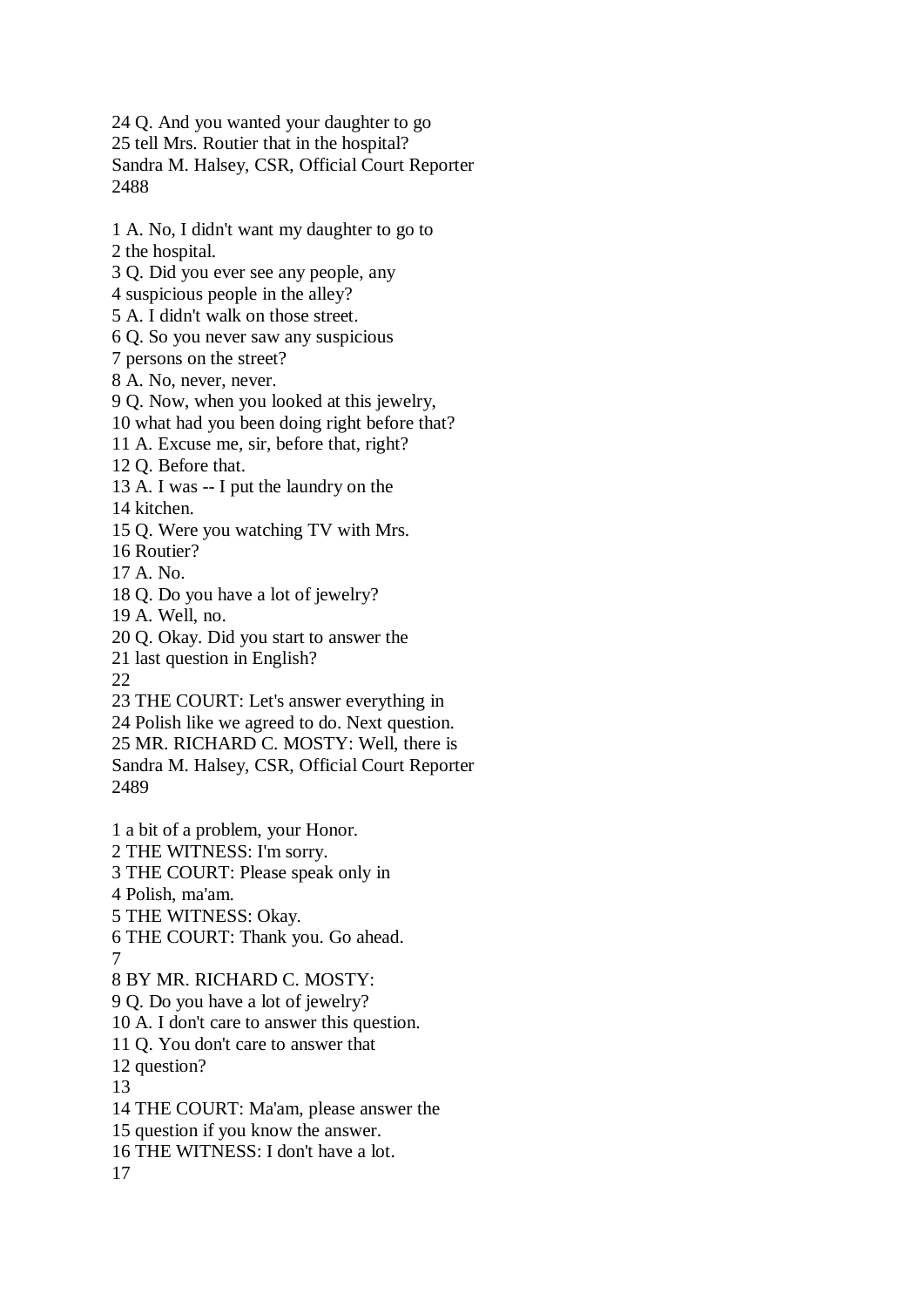18 BY MR. RICHARD C. MOSTY: 19 Q. How much jewelry do you have? 20 A. If you would like, I can show you, 21 see. 22 Q. You're showing me a ring? And a 23 necklace?  $24$ 25 THE COURT: Let the record reflect Sandra M. Halsey, CSR, Official Court Reporter 2490 1 that the witness is showing the ring on her finger and a 2 necklace. Thank you. You may proceed. Go ahead. 3 THE WITNESS: This is a Madonna. 4 5 MR. RICHARD C. MOSTY: 6 Q. Is that all of the jewelry you have? 7 A. Well, why should I answer this 8 question? 9 10 THE COURT: Ma'am, please, answer the 11 question. 12 THE WITNESS: Yes, I have also a 13 golden bracelet. 14 15 BY MR. RICHARD C. MOSTY: 16 Q. You have quite a bit of jewelry? 17 A. Excuse me, sir? 18 19 MR. TOBY L. SHOOK: Judge, we will 20 object to relevance at this point. 21 THE COURT: Overruled. I'll let her 22 answer the questions. Please answer the question, ma'am. 23 THE INTERPRETER: Excuse me, sir, 24 could you repeat that? 25 Sandra M. Halsey, CSR, Official Court Reporter 2491 1 BY MR. RICHARD C. MOSTY:

2 Q. You have quite a bit of jewelry? 3 A. No, I don't have. 4 Q. Well, how much jewelry do you have? 5 A. I am poor woman. 6 7 THE COURT: Ma'am. 8 THE WITNESS: I am too poor a woman to 9 have a lot of jewelry. 10 THE COURT: We have answered that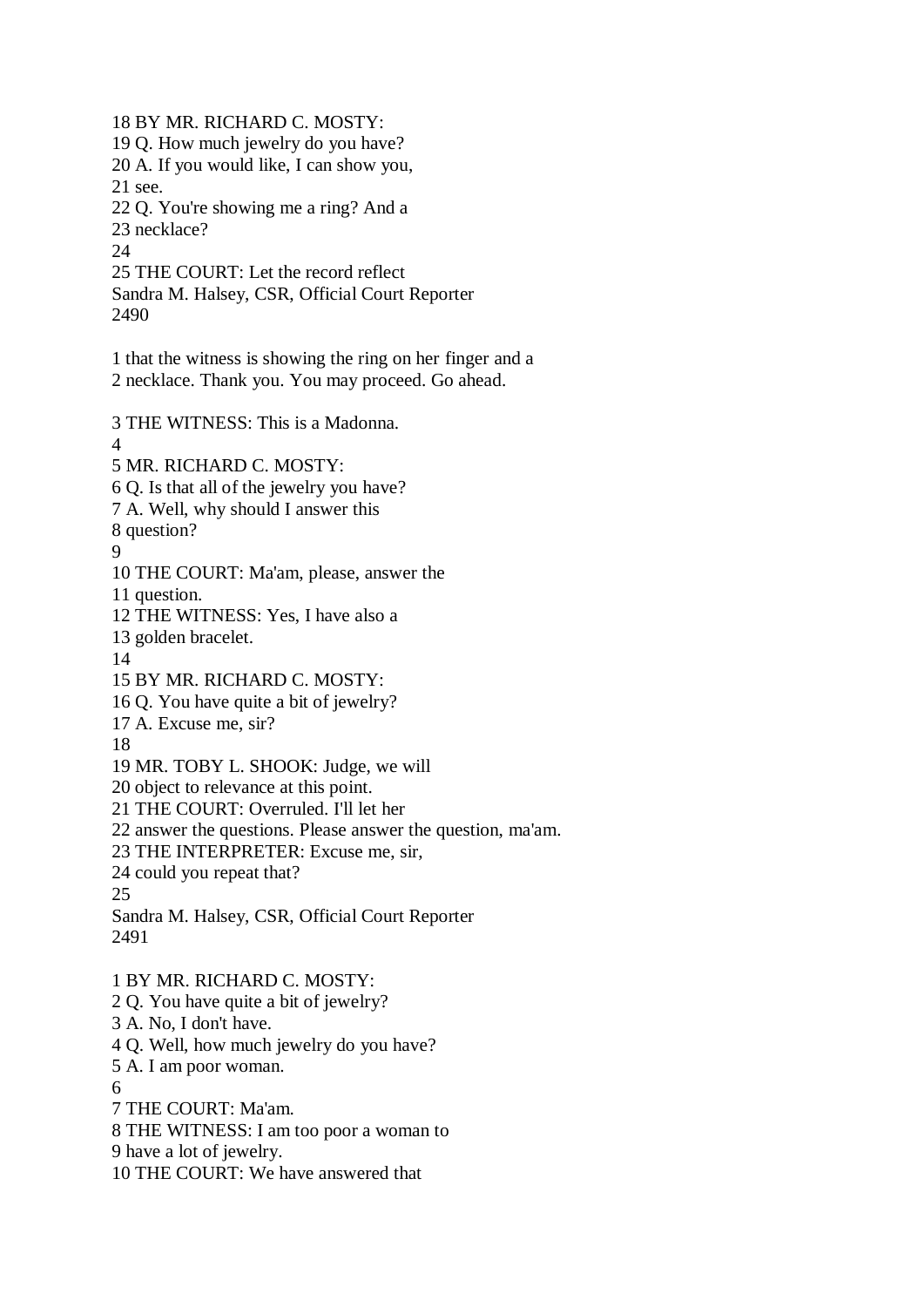11 question. Let's move on to the next one. I think she 12 has shown us -- 13 14 15 BY MR. RICHARD MOSTY: 16 Q. Well, is your testimony that all of 17 the jewelry you have, is what you have on you? 18 A. No, I have one more ring that I got 19 from my family, and I have it in my room. 20 Q. And that's all? 21 A. And I have a bracelet. 22 Q. And that's all? 23 A. That's it. 24 Q. Have you given a lot of jewelry to 25 your daughters? Sandra M. Halsey, CSR, Official Court Reporter 2492 1 A. Yes. 2 Q. So you are knowledgeable about 3 jewelry?

4 A. Yes, I have knowledge about jewelry

5 because when my grandmother died, they sent me jewelry 6 from Poland.

7 Q. And on the day that you were looking

8 at the jewelry, you and Mrs. Routier were talking about

9 the jewelry that you had or that you had inherited and

10 talking about her jewelry?

11 A. There were small rings and so she was

12 telling me that she got those rings from her grandmother.

13 Q. And you told her that you had also

14 received jewelry from your family?

15 A. Yes, correct.

16 Q. And some of the jewelry you had gotten

17 from your family was pretty valuable jewelry, wasn't it?

18 A. For me, yes.

19 Q. Okay. And Mrs. Routier's jewelry was

20 sort of cheap jewelry, wasn't it?

21 A. No, those jewelry that were all lying

22 on the counter, they were very expensive.

23 Q. And you discussed cleaning of that

24 jewelry, didn't you?

25 A. No.

Sandra M. Halsey, CSR, Official Court Reporter 2493

1 Q. And you were not going to clean that 2 jewelry the next time you came to work? 3 A. No, never.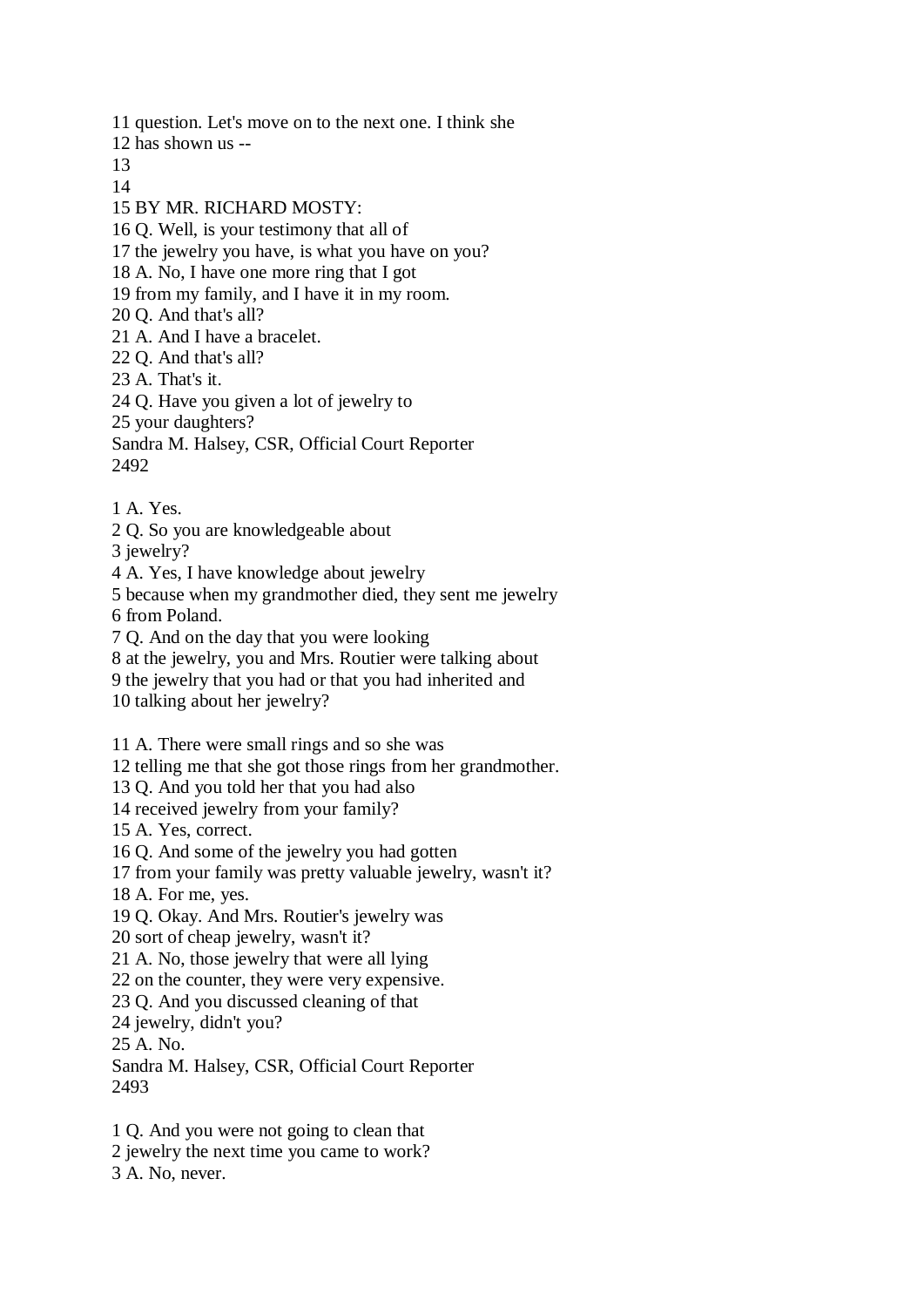4 Q. Never discussed at all? 5 A. No. I didn't talk about this. 6 Q. Okay. Mrs. Routier just brought down 7 the jewelry and laid it out and started showing it to 8 you? 9 A. No. She came downstairs, she brought 10 the jewelry, she sit in the armchair, and she told me, 11 she asked me to come to her and see what she had. 12 Q. But she, at no time, discussed with 13 you you cleaning that jewelry? 14 A. No. I have never cleaned anybody's 15 jewelry. 16 Q. And this is about the fourth or fifth 17 time you have been around Mrs. Routier? 18 A. Four times I was there. 19 Q. Four times. And she told you -- was 20 it in this conversation that she told you she needed 21 \$10,000? 22 A. Yes. 23 Q. Before or after she showed you the 24 jewelry? 25 A. During the time she was showing me the Sandra M. Halsey, CSR, Official Court Reporter 2494 1 jewelry. 2 Q. On the fourth occasion that you have 3 ever been around her, she is telling you that she needs 4 \$10,000? 5 A. Yes. 6 Q. It was not \$9,000 and it was not 7 \$15,000, it was 10? 8 A. Yes. 9 Q. Now, Mrs. Routier had done some nice 10 things for you, hadn't she? 11 A. What kind? 12 Q. Well, she brought you a cake? 13 A. What cake, when? 14 Q. Did Mrs. Routier bring you a cake? 15 16 MR. TOBY L. SHOOK: Judge, we will 17 object to relevancy. 18 THE COURT: No. I'll let him develop

- 19 this. Overruled. Go ahead.
- 20 A. When I came, I didn't know her very
- 21 well, and I had a birthday. When I had a birthday, she
- 22 came to my house with boys and the boys brought me
- 23 flowers.
- 24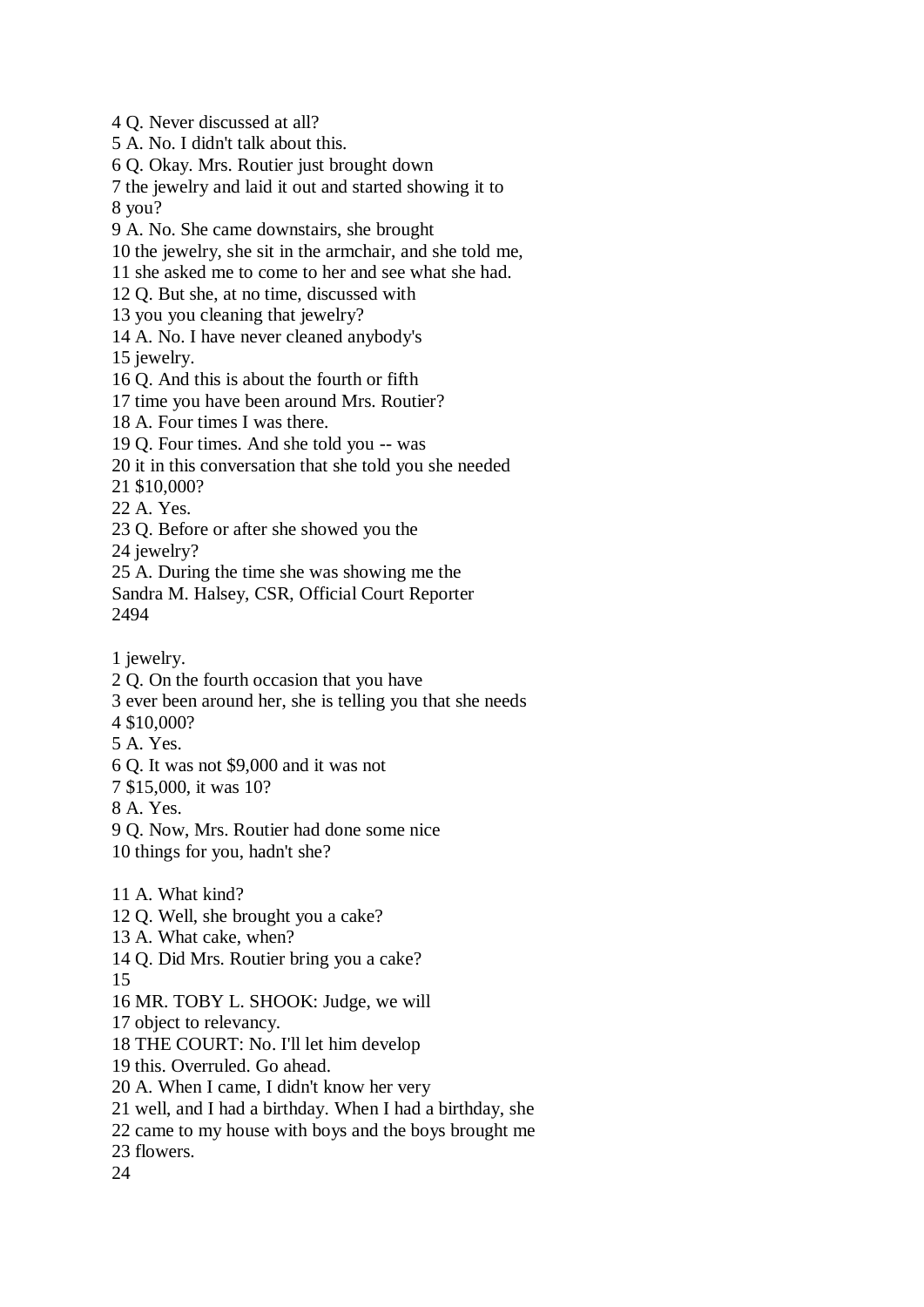25

Sandra M. Halsey, CSR, Official Court Reporter

2495

- 1 BY MR. RICHARD C. MOSTY:
- 2 Q. Okay. Did they also bring you a cake?
- 3 A. No.
- 4 Q. But it was your birthday, wasn't it?
- 5 A. Yes.
- 6 Q. And during the day that you were there
- 7 or the days that you were there, Mrs. Routier cooked for
- 8 her children, didn't she?

9 A. Yes.

- 10 Q. Just a couple more things. Did --
- 11 when you talked to the police, you said that the police
- 12 asked you to come down to the police station?
- 13 A. Yes.
- 14 Q. Can you describe the man you talked
- 15 to?
- 16 A. It was a very tall man with dark hair.
- 17 Q. Did he seem particularly interested in
- 18 black cars?
- 19 A. Yes, he was asking.
- 20 Q. Okay.
- 21
- 22 MR. RICHARD C. MOSTY: Pass the
- 23 witness.
- 24 THE COURT: Anything, Mr. Shook?
- 25 MR. TOBY L. SHOOK: May we approach Sandra M. Halsey, CSR, Official Court Reporter
- 2496
- 1 the bench for a moment? 2 THE COURT: Yes, you may. 3 4 (Whereupon, a short
- 5 Discussion was held 6 Off the record, after 7 Which time the 8 Proceedings were resumed 9 As follows:) 10 11 THE COURT: Any further questions? 12 MR. TOBY L. SHOOK: Not at this time, 13 Judge. 14 THE COURT: You may step down, ma'am. 15 Ladies and gentlemen of the jury, I
- 16 know we agreed to stay until 5:00, but in view of the